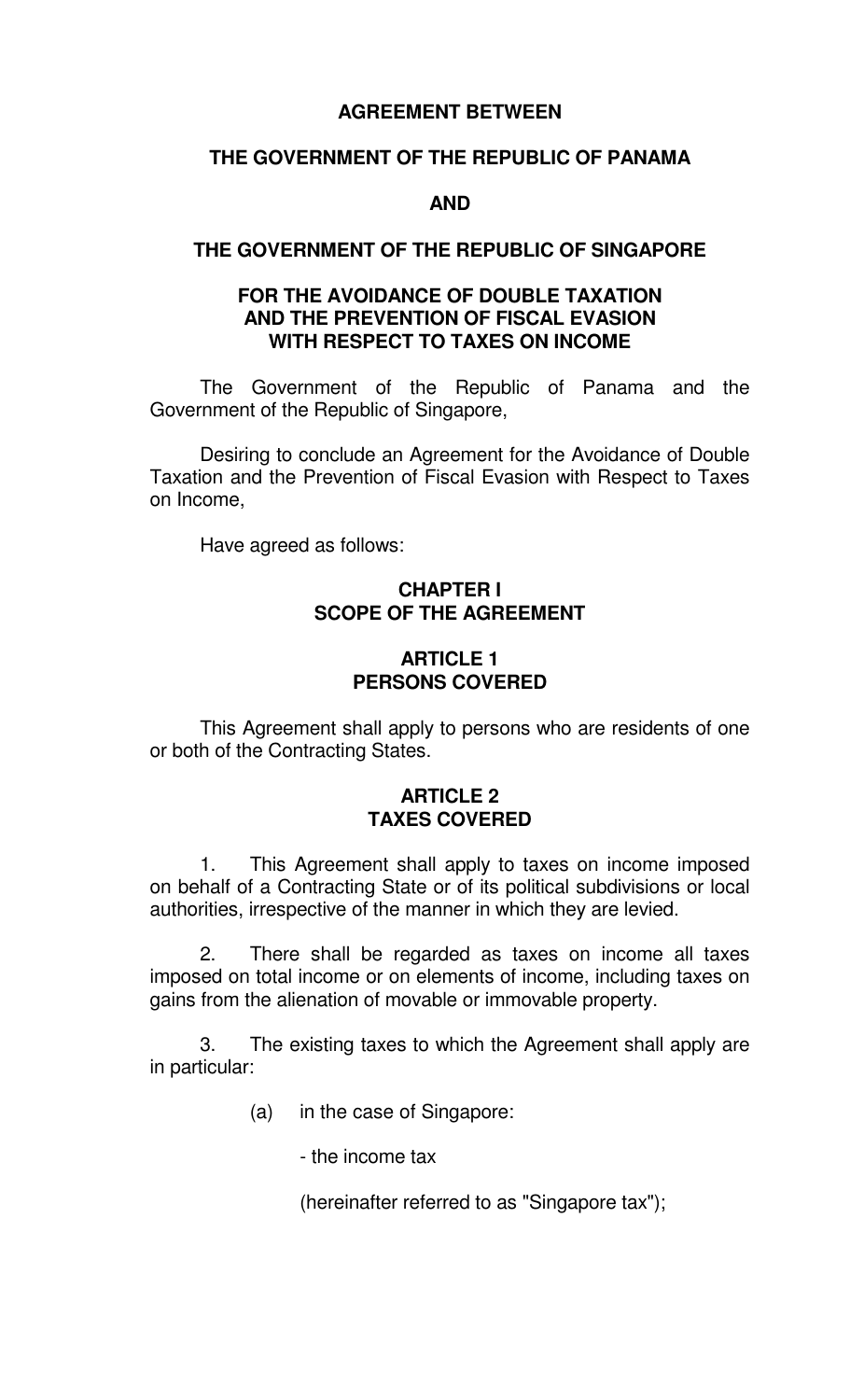(b) in the case of Panama:

- the income tax provided in the Fiscal Code, Book IV, Title I, and its related decrees and regulations

(hereinafter referred to as "Panama tax").

4. The Agreement shall apply also to any identical or substantially similar taxes that are imposed after the date of signature of the Agreement in addition to, or in place of, the existing taxes. The competent authorities of the Contracting States shall notify each other of any significant changes that have been made in their taxation laws.

### **CHAPTER II DEFINITIONS**

## **ARTICLE 3 GENERAL DEFINITIONS**

1. For the purposes of this Agreement, unless the context otherwise requires:

(a) the term "Singapore" means the Republic of Singapore and when used in a geographical sense, includes its land territory, internal waters and territorial sea, as well as any maritime area situated beyond the territorial sea which has been or might in the future be designated under its national law, in accordance with international law, as an area within which Singapore may exercise sovereign rights or jurisdiction with regards to the sea, the sea-bed, the subsoil and the natural resources;

(b) the term "Panama" means the Republic of Panama and, when used in a geographical sense, means the territory of the Republic of Panama, including inland waters, its airspace and the territorial sea, and any area outside the territorial sea within which, in accordance with International Law and on application of its domestic legislation, the Republic of Panama exercises, or may exercise in the future, sovereign rights or jurisdiction with respect to the seabed, its subsoil and superjacent waters, and the natural resources;

(c) the terms "a Contracting State" and "the other Contracting State" mean Singapore or Panama as the context requires;

(d) the term "person" includes an individual, a company and any other body of persons;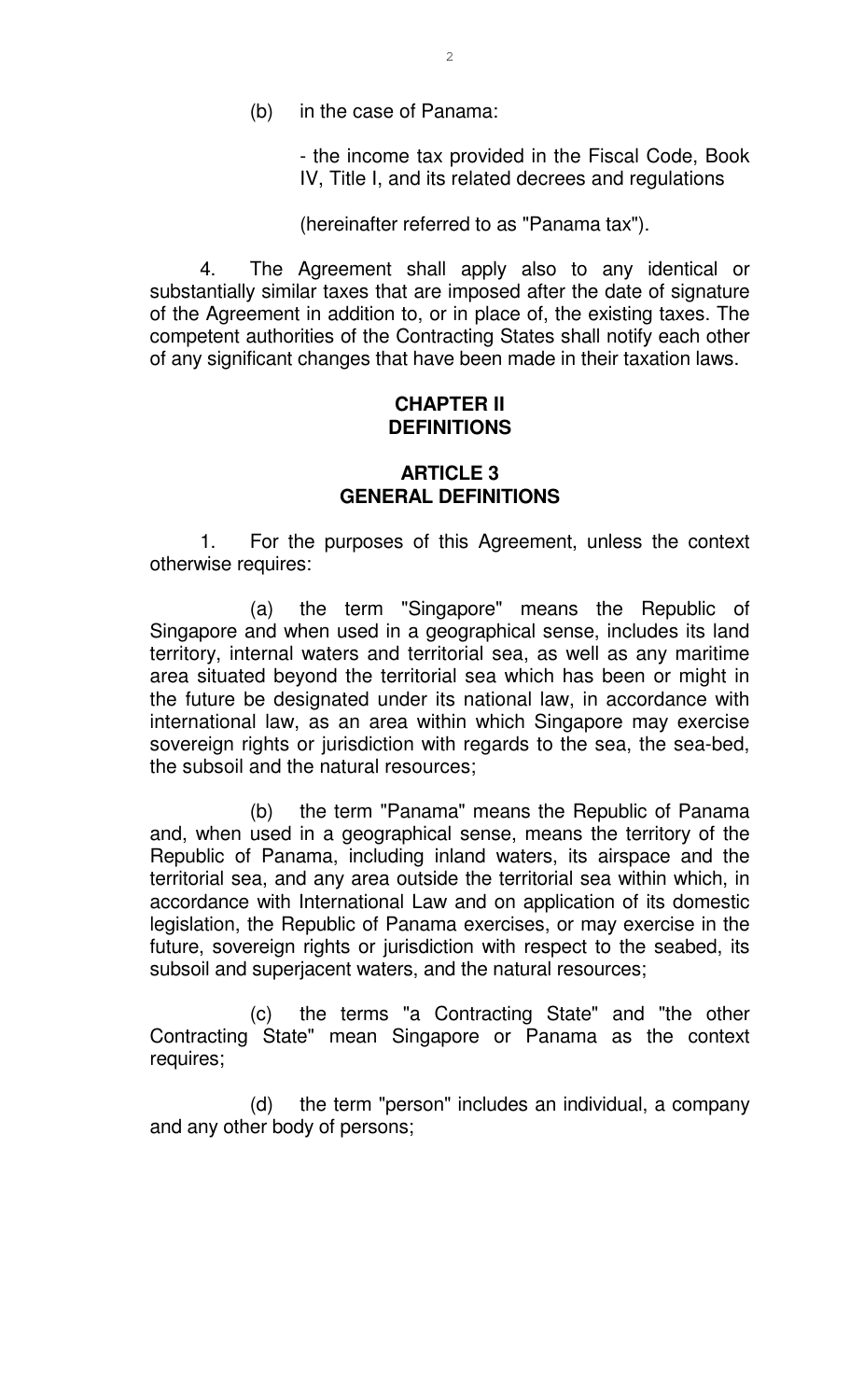(e) the term "company" means any body corporate or any entity that is treated as a body corporate for tax purposes;

(f) the terms "enterprise of a Contracting State" and "enterprise of the other Contracting State" mean respectively an enterprise carried on by a resident of a Contracting State and an enterprise carried on by a resident of the other Contracting State;

(g) the term "international traffic" means any transport by a ship or aircraft operated by an enterprise of a Contracting State, except when the ship or aircraft is operated solely between places in the other Contracting State;

(h) the term "competent authority" means:

(i) in Singapore, the Minister for Finance or his authorised representative;

(ii) in Panama, the Ministry of Economy and Finance or its authorised representative;

(i) the term "national" in relation to a Contracting State means:

(i) any individual possessing the nationality or citizenship of that Contracting State; and

(ii) any legal person, partnership or association deriving its status as such from the laws in force in that Contracting State.

2. For the purposes of Articles 10, 11 and 12, a trustee subject to tax in a Contracting State in respect of dividends, interest or royalties shall be deemed to be the beneficial owner of that interest or those dividends or royalties.

3. As regards the application of the Agreement at any time by a Contracting State, any term not defined therein shall, unless the context otherwise requires, have the meaning that it has at that time under the law of that State for the purposes of the taxes to which the Agreement applies, any meaning under the applicable tax laws of that State prevailing over a meaning given to the term under other laws of that State.

## **ARTICLE 4 RESIDENT**

1. For the purposes of this Agreement, the term "resident of a Contracting State" means any person who, under the laws of that State, is liable to tax therein by reason of his domicile, residence,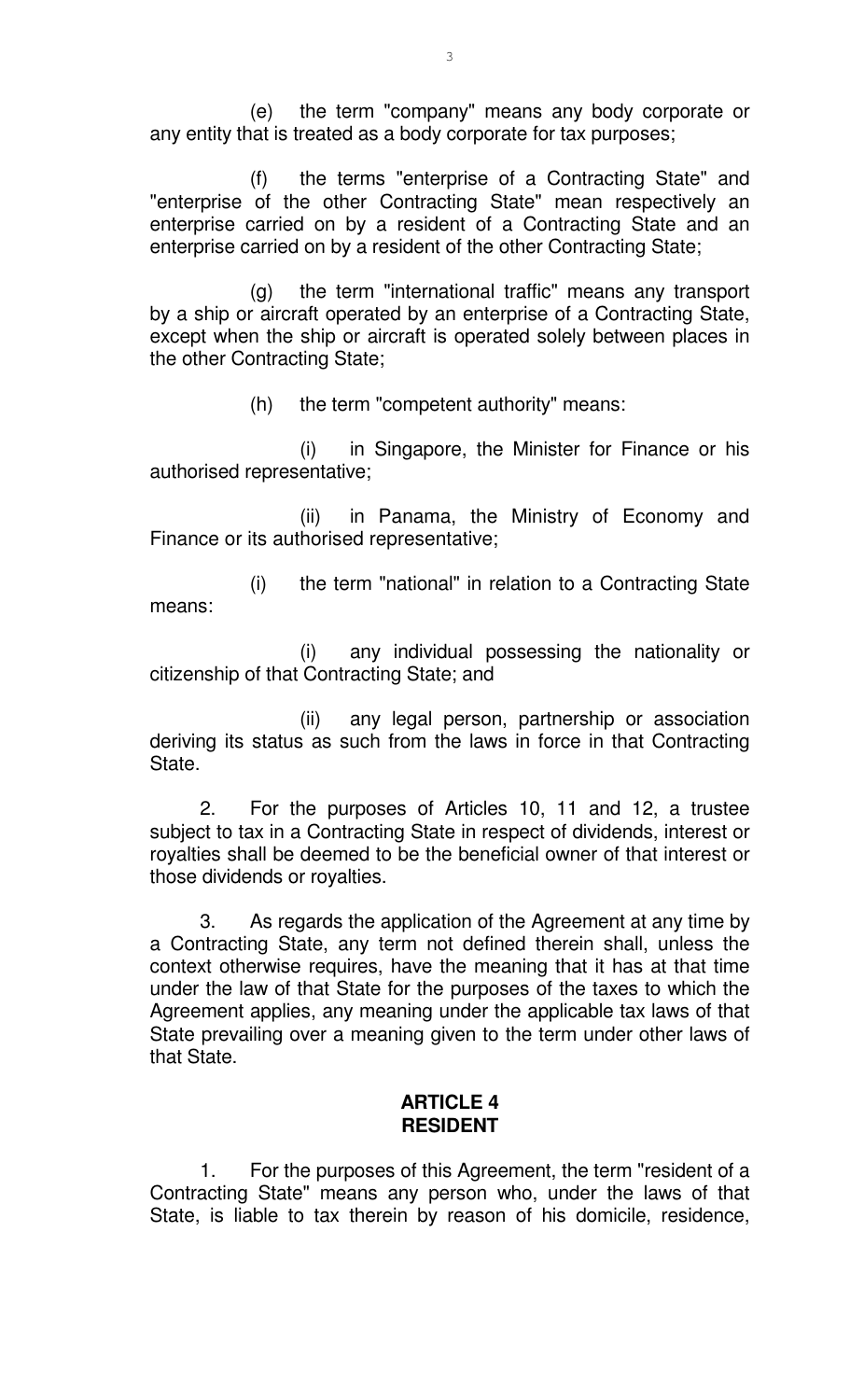place of incorporation, place of management or any other criterion of a similar nature, and also includes that State and any political subdivision, local authority or statutory body thereof.

2. Where by reason of the provisions of paragraph 1 an individual is a resident of both Contracting States, then his status shall be determined as follows:

(a) he shall be deemed to be a resident only of the State in which he has a permanent home available to him; if he has a permanent home available to him in both States, he shall be deemed to be a resident only of the State with which his personal and economic relations are closer (centre of vital interests);

(b) if the State in which he has his centre of vital interests cannot be determined, or if he has not a permanent home available to him in either State, he shall be deemed to be a resident only of the State in which he has an habitual abode;

(c) if he has an habitual abode in both States or in neither of them, he shall be deemed to be a resident only of the State of which he is a national;

(d) in any other case, the competent authorities of the Contracting States shall settle the question by mutual agreement.

3. Where by reason of the provisions of paragraph 1 a person other than an individual is a resident of both Contracting States, then it shall be deemed to be a resident only of the State in which its place of effective management is situated. If its place of effective management cannot be determined, the competent authorities of the Contracting States shall settle the question by mutual agreement.

## **ARTICLE 5 PERMANENT ESTABLISHMENT**

1. For the purposes of this Agreement, the term "permanent establishment" means a fixed place of business through which the business of an enterprise is wholly or partly carried on.

- 2. The term "permanent establishment" includes especially:
	- (a) a place of management;
	- (b) a branch;
	- (c) an office;
	- (d) a factory;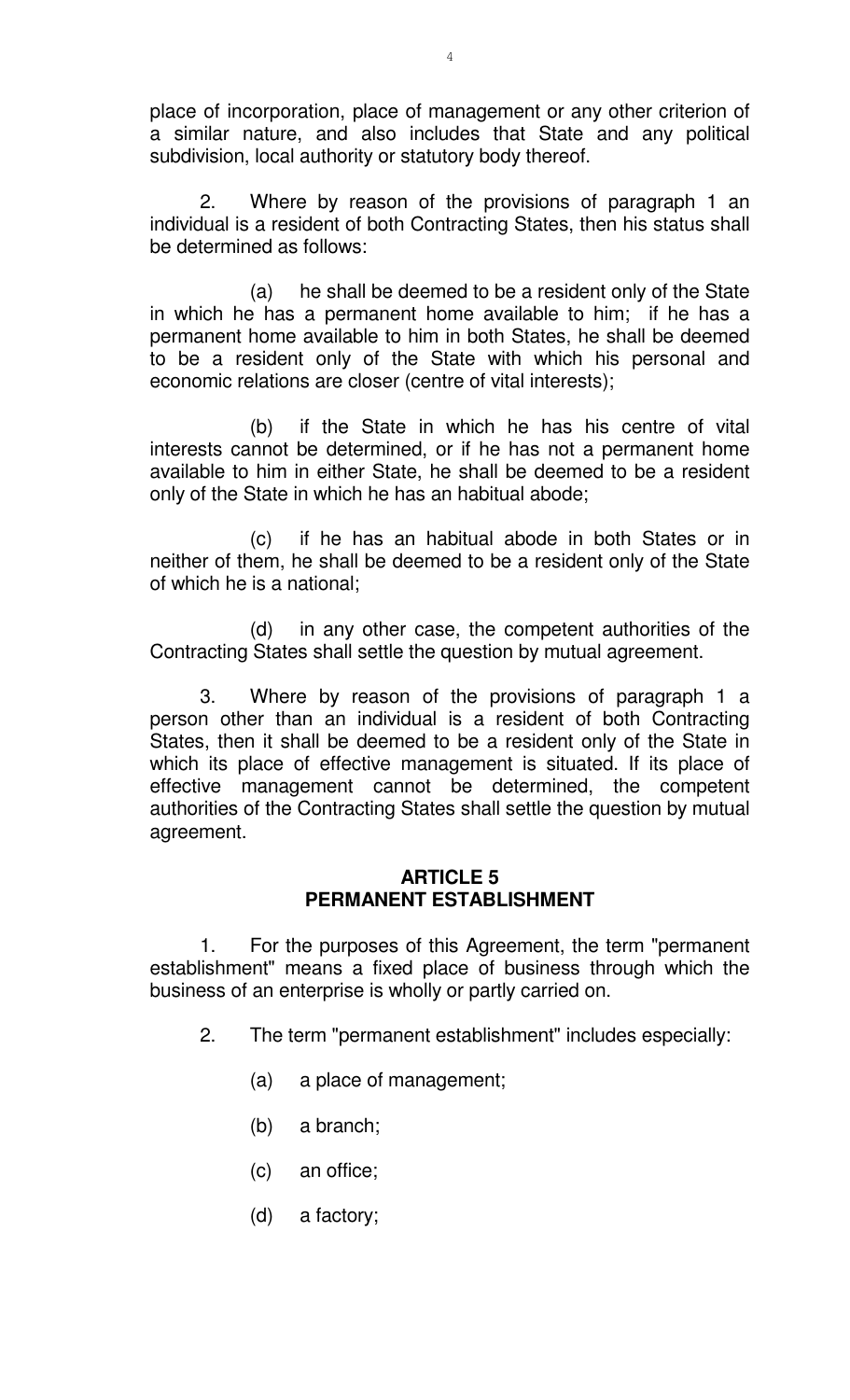(e) a workshop; and

(f) a mine, an oil or gas well, a quarry or any other place of extraction of natural resources.

3. The term "permanent establishment" also encompasses:

(a) a building site, a construction, assembly or installation project, or supervisory activities in connection therewith, but only if such site, project or activities lasts for more than 9 months;

(b) the furnishing of services, including consultancy services, by an enterprise of a Contracting State through employees or other personnel engaged by the enterprise for such purpose, but only if activities of that nature continue (for the same or a connected project) within the other Contracting State for a period or periods aggregating more than 270 days in any 12-month period.

4. Notwithstanding the preceding provisions of this Article, the term "permanent establishment" shall be deemed not to include:

(a) the use of facilities solely for the purpose of storage, display or delivery of goods or merchandise belonging to the enterprise;

(b) the maintenance of a stock of goods or merchandise belonging to the enterprise solely for the purpose of storage, display or delivery;

(c) the maintenance of a stock of goods or merchandise belonging to the enterprise solely for the purpose of processing by another enterprise;

(d) the maintenance of a fixed place of business solely for the purpose of purchasing goods or merchandise or of collecting information, for the enterprise;

(e) the maintenance of a fixed place of business solely for the purpose of carrying on, for the enterprise, any other activity of a preparatory or auxiliary character;

(f) the maintenance of a fixed place of business solely for any combination of activities mentioned in sub-paragraphs (a) to (e), provided that the overall activity of the fixed place of business resulting from this combination is of a preparatory or auxiliary character.

5. Notwithstanding the provisions of paragraphs 1 and 2, where a person - other than an agent of an independent status to whom paragraph 6 applies - is acting on behalf of an enterprise and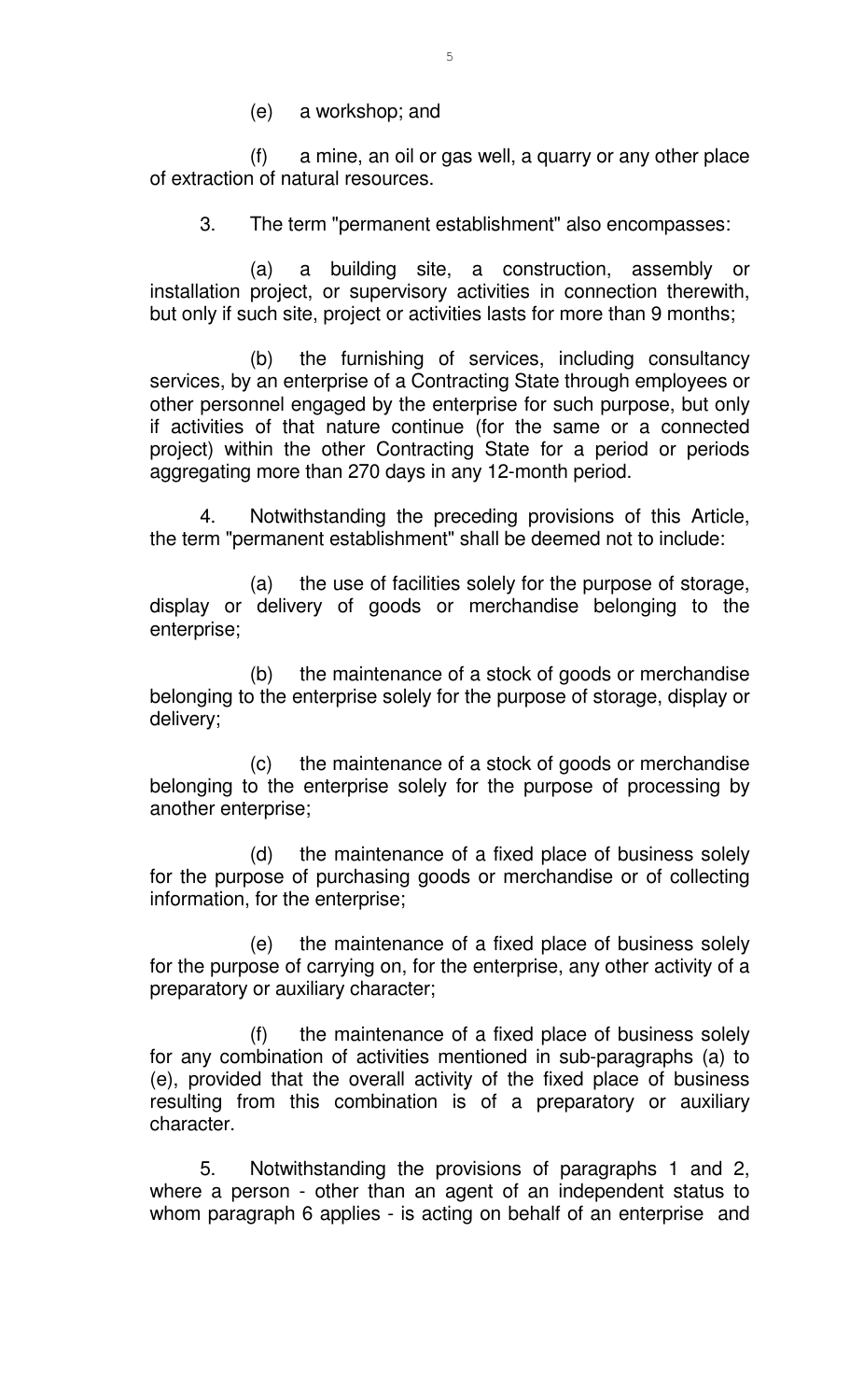has, and habitually exercises, in a Contracting State an authority to conclude contracts in the name of the enterprise, that enterprise shall be deemed to have a permanent establishment in that State in respect of any activities which that person undertakes for the enterprise, unless the activities of such person are limited to those mentioned in paragraph 4 which, if exercised through a fixed place of business, would not make this fixed place of business a permanent establishment under the provisions of that paragraph.

6. An enterprise shall not be deemed to have a permanent establishment in a Contracting State merely because it carries on business in that State through a broker, general commission agent or any other agent of an independent status, provided that such persons are acting in the ordinary course of their business.

7. The fact that a company which is a resident of a Contracting State controls or is controlled by a company which is a resident of the other Contracting State, or which carries on business in that other State (whether through a permanent establishment or otherwise), shall not of itself constitute either company a permanent establishment of the other.

### **CHAPTER III TAXATION OF INCOME**

## **ARTICLE 6 INCOME FROM IMMOVABLE PROPERTY**

1. Income derived by a resident of a Contracting State from immovable property (including income from agriculture or forestry) situated in the other Contracting State may be taxed in that other State.

2. The term "immovable property" shall have the meaning which it has under the law of the Contracting State in which the property in question is situated. The term shall in any case include property accessory to immovable property, livestock and equipment used in agriculture and forestry, rights to which the provisions of general law respecting landed property apply, usufruct of immovable property and rights to variable or fixed payments as consideration for the working of, or the right to work, mineral deposits, sources and other natural resources; ships and aircraft shall not be regarded as immovable property.

3. The provisions of paragraph 1 shall apply to income derived from the direct use, letting, or use in any other form of immovable property.

4. The provisions of paragraphs 1 and 3 shall also apply to the income from immovable property of an enterprise and to income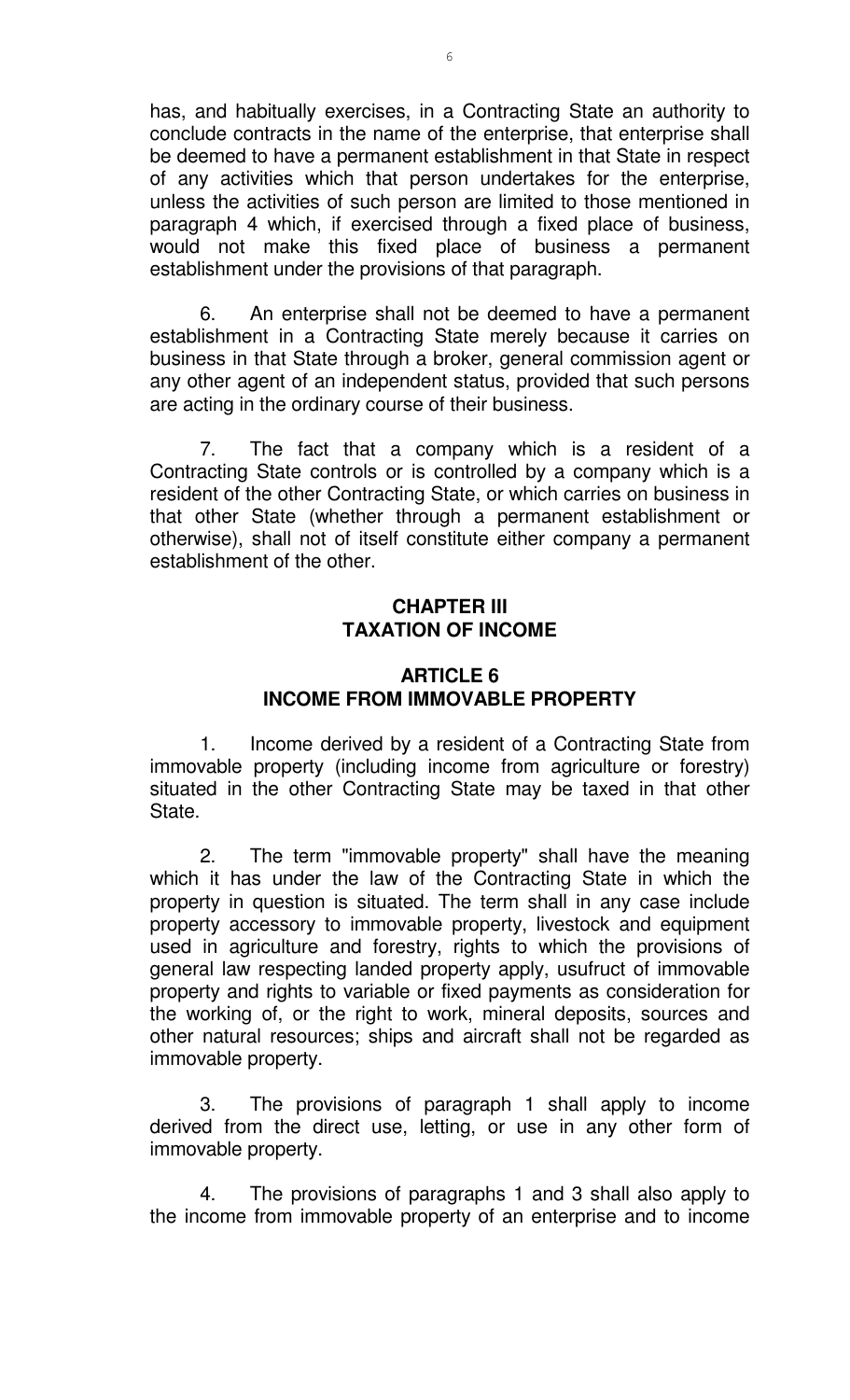from immovable property used for the performance of independent personal services.

## **ARTICLE 7 BUSINESS PROFITS**

1. The profits of an enterprise of a Contracting State shall be taxable only in that State unless the enterprise carries on business in the other Contracting State through a permanent establishment situated therein. If the enterprise carries on business as aforesaid, the profits of the enterprise may be taxed in the other State but only so much of them as is attributable to that permanent establishment.

2. Subject to the provisions of paragraph 3, where an enterprise of a Contracting State carries on business in the other Contracting State through a permanent establishment situated therein, there shall in each Contracting State be attributed to that permanent establishment the profits which it might be expected to make if it were a distinct and separate enterprise engaged in the same or similar activities under the same or similar conditions and dealing wholly independently with the enterprise of which it is a permanent establishment.

3. In determining the profits of a permanent establishment, there shall be allowed as deductions all expenses, including executive and general administrative expenses, which would be deductible if the permanent establishment were an independent enterprise, insofar as they are reasonably allocable to the permanent establishment, whether incurred in the Contracting State in which the permanent establishment is situated or elsewhere.

4. Insofar as it has been customary in a Contracting State to determine the profits to be attributed to a permanent establishment on the basis of an apportionment of the total profits of the enterprise to its various parts, nothing in paragraph 2 shall preclude that Contracting State from determining the profits to be taxed by such an apportionment as may be customary; the method of apportionment adopted shall, however, be such that the result shall be in accordance with the principles contained in this Article.

5. No profits shall be attributed to a permanent establishment by reason of the mere purchase by that permanent establishment of goods or merchandise for the enterprise.

6. For the purposes of the preceding paragraphs, the profits to be attributed to the permanent establishment shall be determined by the same method year by year unless there is good and sufficient reason to the contrary.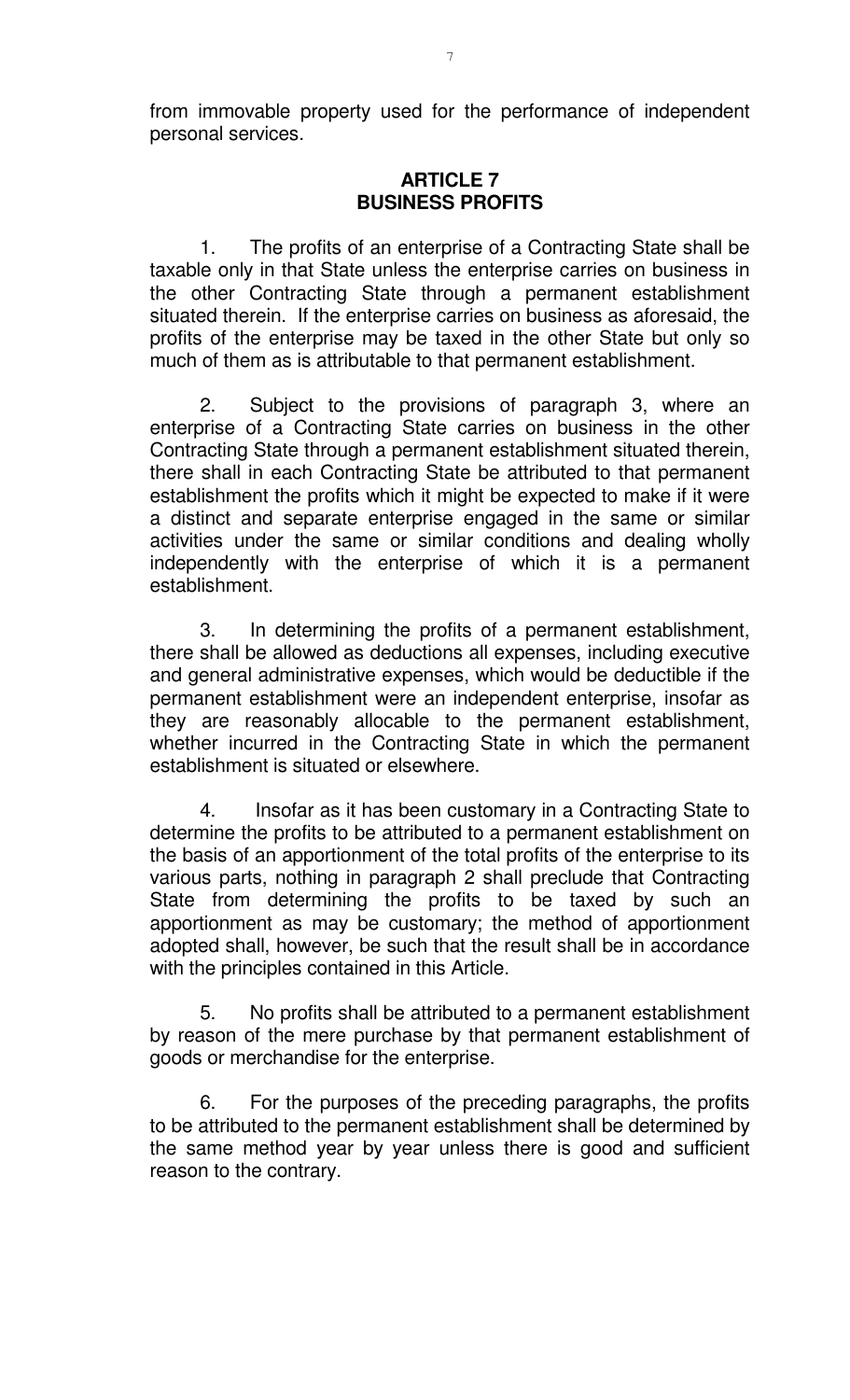7. Where profits include items of income which are dealt with separately in other Articles of this Agreement, then the provisions of those Articles shall not be affected by the provisions of this Article.

### **ARTICLE 8 SHIPPING AND AIR TRANSPORT**

1. Profits derived by an enterprise of a Contracting State from the operation of ships or aircraft in international traffic shall be taxable only in that State.

2. The provisions of paragraph 1 shall also apply to profits from the participation in a pool, a joint business or an international operating agency.

3. Interest on funds connected with the operations of ships or aircraft in international traffic shall be regarded as profits derived from the operation of such ships or aircraft, and the provisions of Article 11 shall not apply in relation to such interest.

4. For the purposes of this Article, profits from the operation of ships or aircraft in international traffic shall include:

(a) profits from the rental on a bareboat basis of ships or aircraft;

(b) profits from the use, maintenance or rental of containers (including trailers and related equipment for the transport of containers), used for the transport of goods or merchandise;

where such rental or such use, maintenance or rental, as the case may be, is incidental to the operation of ships or aircraft in international traffic.

## **ARTICLE 9 ASSOCIATED ENTERPRISES**

1. Where

(a) an enterprise of a Contracting State participates directly or indirectly in the management, control or capital of an enterprise of the other Contracting State, or

(b) the same persons participate directly or indirectly in the management, control or capital of an enterprise of a Contracting State and an enterprise of the other Contracting State,

and in either case conditions are made or imposed between the two enterprises in their commercial or financial relations which differ from those which would be made between independent enterprises, then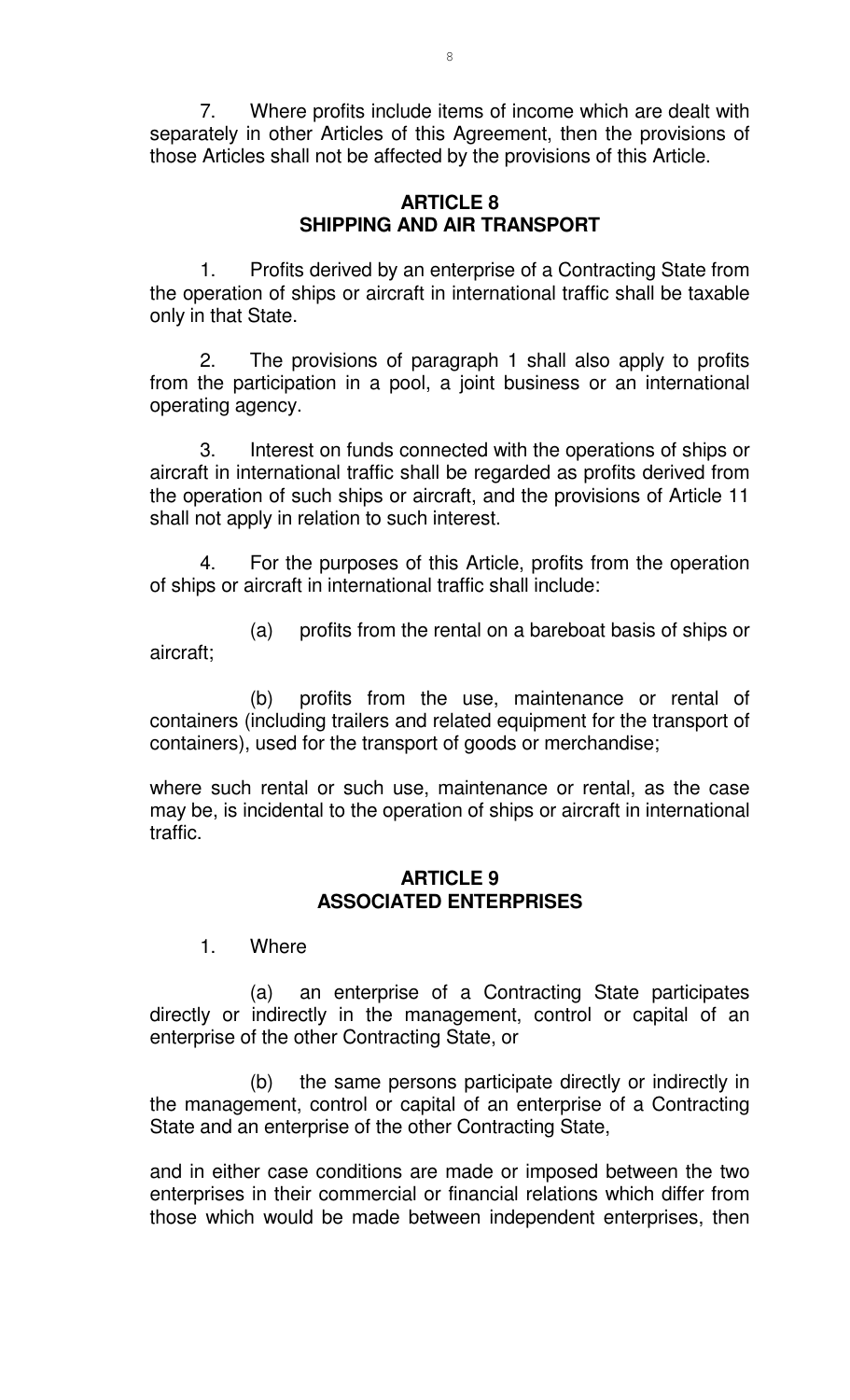any profits which would, but for those conditions, have accrued to one of the enterprises, but, by reason of those conditions, have not so accrued, may be included in the profits of that enterprise and taxed accordingly.

2. Where a Contracting State includes, in accordance with the provisions of paragraph 1, in the profits of an enterprise of that State - and taxes accordingly - profits on which an enterprise of the other Contracting State has been charged to tax in that other State and where the competent authorities of the Contracting States agree, upon consultation, that all or part of the profits so included are profits which would have accrued to the enterprise of the first-mentioned State if the conditions made between the two enterprises had been those which would have been made between independent enterprises, then that other State shall make an appropriate adjustment to the amount of the tax charged therein on those agreed profits. In determining such adjustment, due regard shall be had to the other provisions of this Agreement.

### **ARTICLE 10 DIVIDENDS**

1. Dividends paid by a company which is a resident of a Contracting State to a resident of the other Contracting State may be taxed in that other State.

2. However, such dividends may also be taxed in the Contracting State of which the company paying the dividends is a resident and according to the laws of that State, but if the beneficial owner of the dividend is a resident of the other Contracting State, the tax so charged shall not exceed:

(a) 4 per cent of the gross amount of the dividends if the beneficial owner is a company (other than a partnership) which holds directly at least 10 per cent of the capital of the company paying the dividends;

(b) 5 per cent of the gross amount of the dividends in all other cases.

This paragraph shall not affect the taxation of the company in respect of the profits out of which the dividends are paid.

3. The term "dividends" as used in this Article means income from shares, mining shares, founders' shares or other rights, not being debt-claims, participating in profits, as well as income from other corporate rights which is subjected to the same taxation treatment as income from shares by the laws of the State of which the company making the distribution is a resident.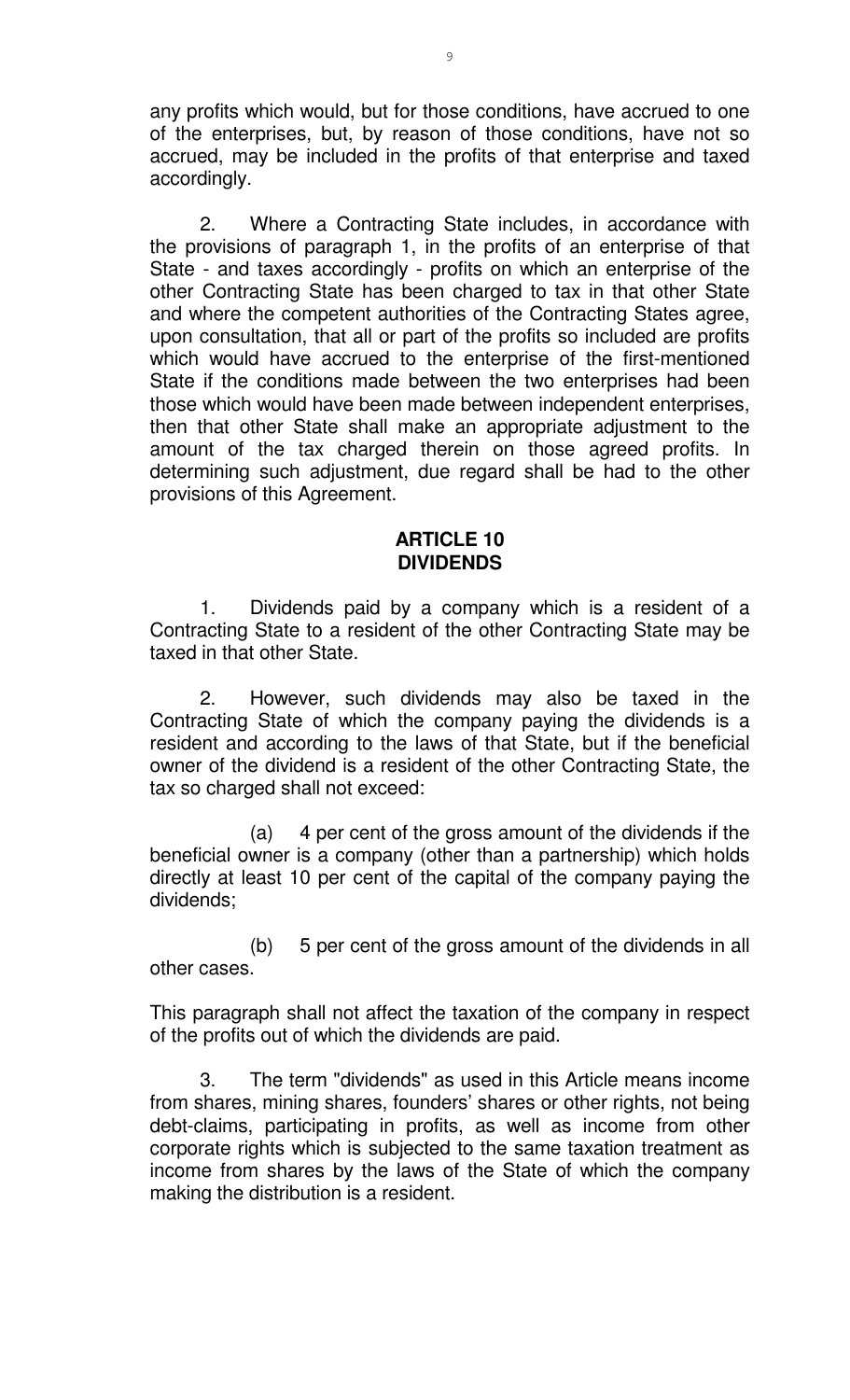4. The provisions of paragraphs 1 and 2 shall not apply if the beneficial owner of the dividends, being a resident of a Contracting State, carries on business in the other Contracting State of which the company paying the dividends is a resident, through a permanent establishment situated therein, or performs in that other State independent personal services from a fixed base situated therein, and the holding in respect of which the dividends are paid is effectively connected with such permanent establishment or fixed base. In such case the provisions of Article 7 or Article 14, as the case may be, shall apply.

5. Where a company which is a resident of a Contracting State derives profits or income from the other Contracting State, that other State may not impose any tax on the dividends paid by the company, except insofar as such dividends are paid to a resident of that other State or insofar as the holding in respect of which the dividends are paid is effectively connected with a permanent establishment or a fixed base situated in that other State, nor subject the company's undistributed profits to a tax on the company's undistributed profits, even if the dividends paid or the undistributed profits consist wholly or partly of profits or income arising in such other State.

6. Notwithstanding any other provision of this Agreement, where a company which is a resident of a Contracting State has a permanent establishment in the other Contracting State, the profits taxable under article 7, paragraph 1, may be subject to an additional tax in that other State, in accordance with its laws, but the additional charge shall not exceed 4 per cent of the amount of those profits.

### **ARTICLE 11 INTEREST**

1. Interest arising in a Contracting State and paid to a resident of the other Contracting State may be taxed in that other State.

2. However, such interest may also be taxed in the Contracting State in which it arises and according to the laws of that State, but if the beneficial owner of the interest is a resident of the other Contracting State, the tax so charged shall not exceed 5 per cent of the gross amount of the interest.

3. Notwithstanding the provisions of paragraph 2,

(a) interest arising in a Contracting State and paid to the Government of the other Contracting State shall be exempt from tax in the first-mentioned State;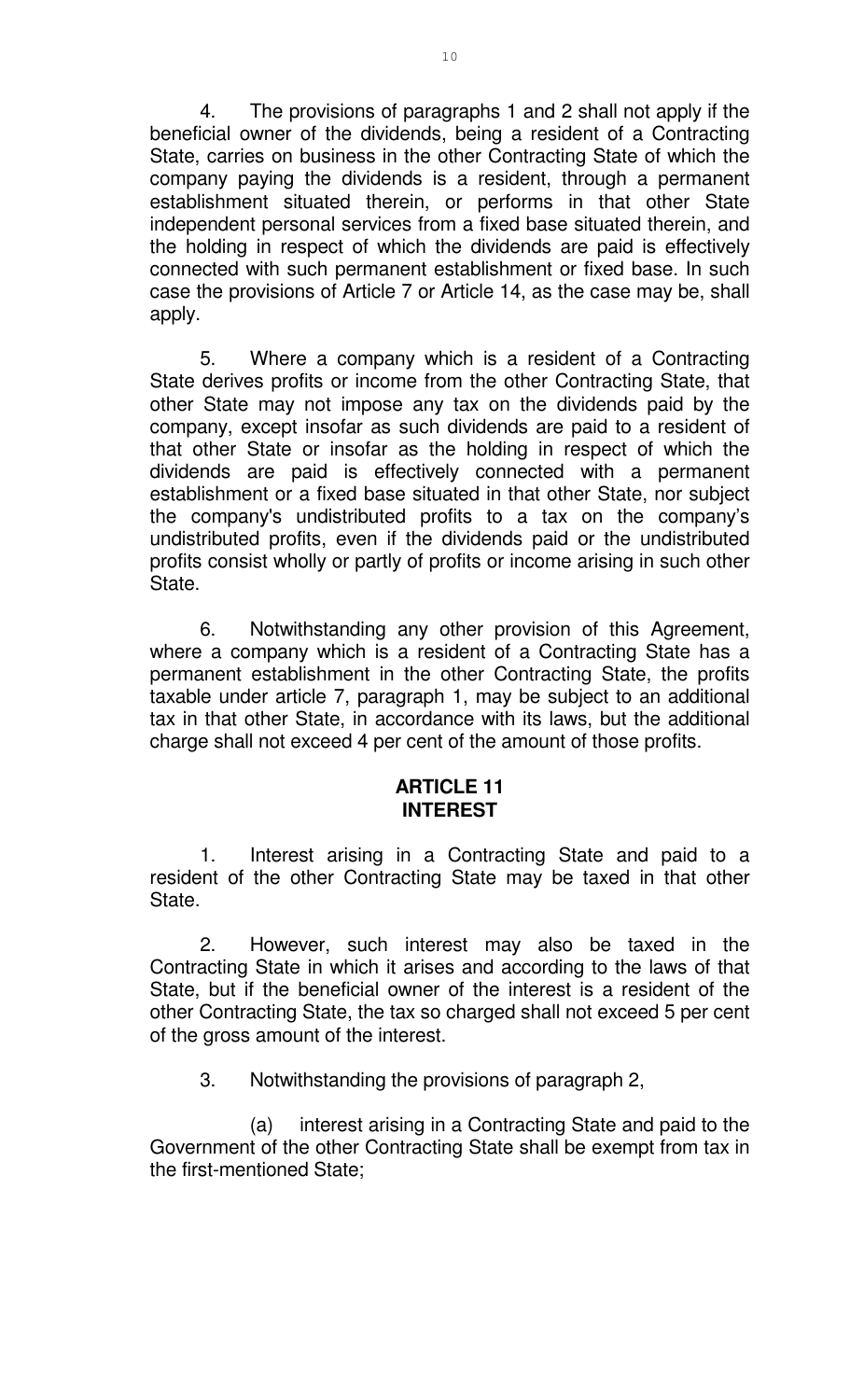(b) interest derived and beneficially owned by a bank of a Contracting State shall be exempt from tax in the other Contracting State if the payer is a bank of the other State.

4. For the purpose of paragraph 3(a), the term "Government":

(a) in the case of Singapore, means the Government of Singapore and shall include:

(i) the Monetary Authority of Singapore;

(ii) the Government of Singapore Investment Corporation Pte Ltd;

(iii) a statutory body; and

(iv) any institution wholly or mainly owned by the Government of Singapore as may be agreed from time to time between the competent authorities of the Contracting States.

(b) in the case of Panama means the Government of Panama and shall include:

(i) National Bank of Panama (Banco Nacional de Panamá);

(ii) Savings Bank (Caja de Ahorros);

(iii) Agricultural Development Bank (Banco de Desarrollo Agropecuario);

(iv) the National Mortgage Bank (Banco Hipotecario Nacional);

(v) a statutory body; and

(vi) any institution wholly or mainly owned by the Government of Panama as may be agreed from time to time between the competent authorities of the Contracting States.

5. The term "interest" as used in this Article means income from debt-claims of every kind, whether or not secured by mortgage and whether or not carrying a right to participate in the debtor's profits, and in particular, income from government securities and income from bonds or debentures, including premiums and prizes attaching to such securities, bonds or debentures. Penalty charges for late payment shall not be regarded as interest for the purpose of this Article.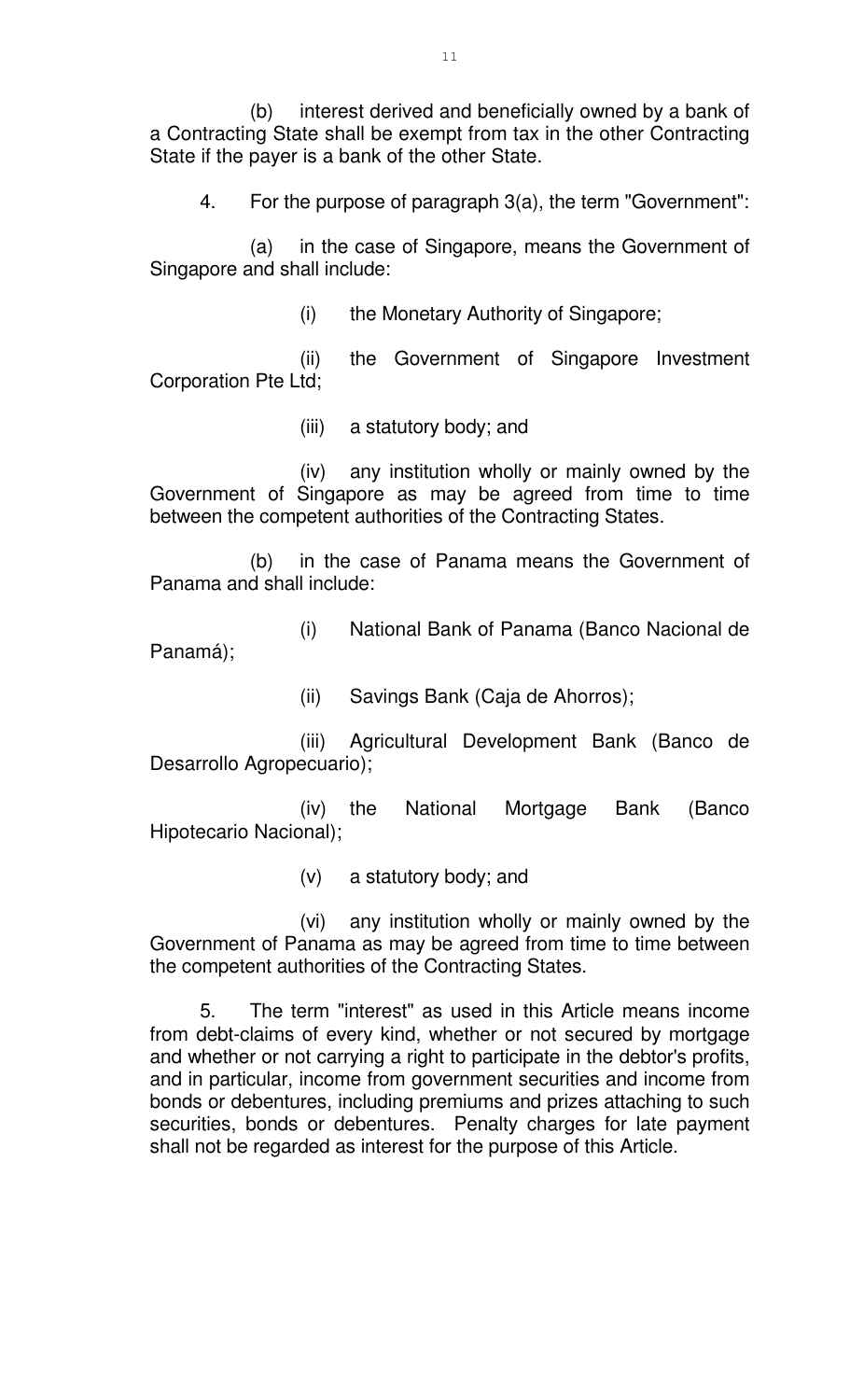6. The provisions of paragraphs 1 and 2 shall not apply if the beneficial owner of the interest, being a resident of a Contracting State, carries on business in the other Contracting State in which the interest arises, through a permanent establishment situated therein, or performs in that other State independent personal services from a fixed base situated therein, and the debt-claim in respect of which the interest is paid is effectively connected with such permanent establishment or fixed base. In such case the provisions of Article 7 or Article 14, as the case may be, shall apply.

7. Interest shall be deemed to arise in a Contracting State when the payer is a resident of that State. Where, however, the person paying the interest, whether he is a resident of a Contracting State or not, has in a Contracting State a permanent establishment or a fixed base in connection with which the indebtedness on which the interest is paid was incurred, and such interest is borne by such permanent establishment or fixed base, then such interest shall be deemed to arise in the State in which the permanent establishment or fixed base is situated.

8. Where, by reason of a special relationship between the payer and the beneficial owner or between both of them and some other person, the amount of the interest, having regard to the debtclaim for which it is paid, exceeds the amount which would have been agreed upon by the payer and the beneficial owner in the absence of such relationship, the provisions of this Article shall apply only to the last-mentioned amount. In such case, the excess part of the payments shall remain taxable according to the laws of each Contracting State, due regard being had to the other provisions of this Agreement.

### **ARTICLE 12 ROYALTIES**

1. Royalties arising in a Contracting State and paid to a resident of the other Contracting State may be taxed in that other State.

2. However, such royalties may also be taxed in the Contracting State in which they arise and according to the laws of that State, but if the beneficial owner of the royalties is a resident of the other Contracting State, the tax so charged shall not exceed 5 per cent of the gross amount of the royalties.

3. The term "royalties" as used in this Article means payments of any kind received as a consideration for the use of, or the right to use, any copyright of literary, artistic or scientific work including cinematograph films, and films or tapes for radio or television broadcasting, any computer software, patent, trade mark, design or model, plan, secret formula or process, or for the use of, or the right to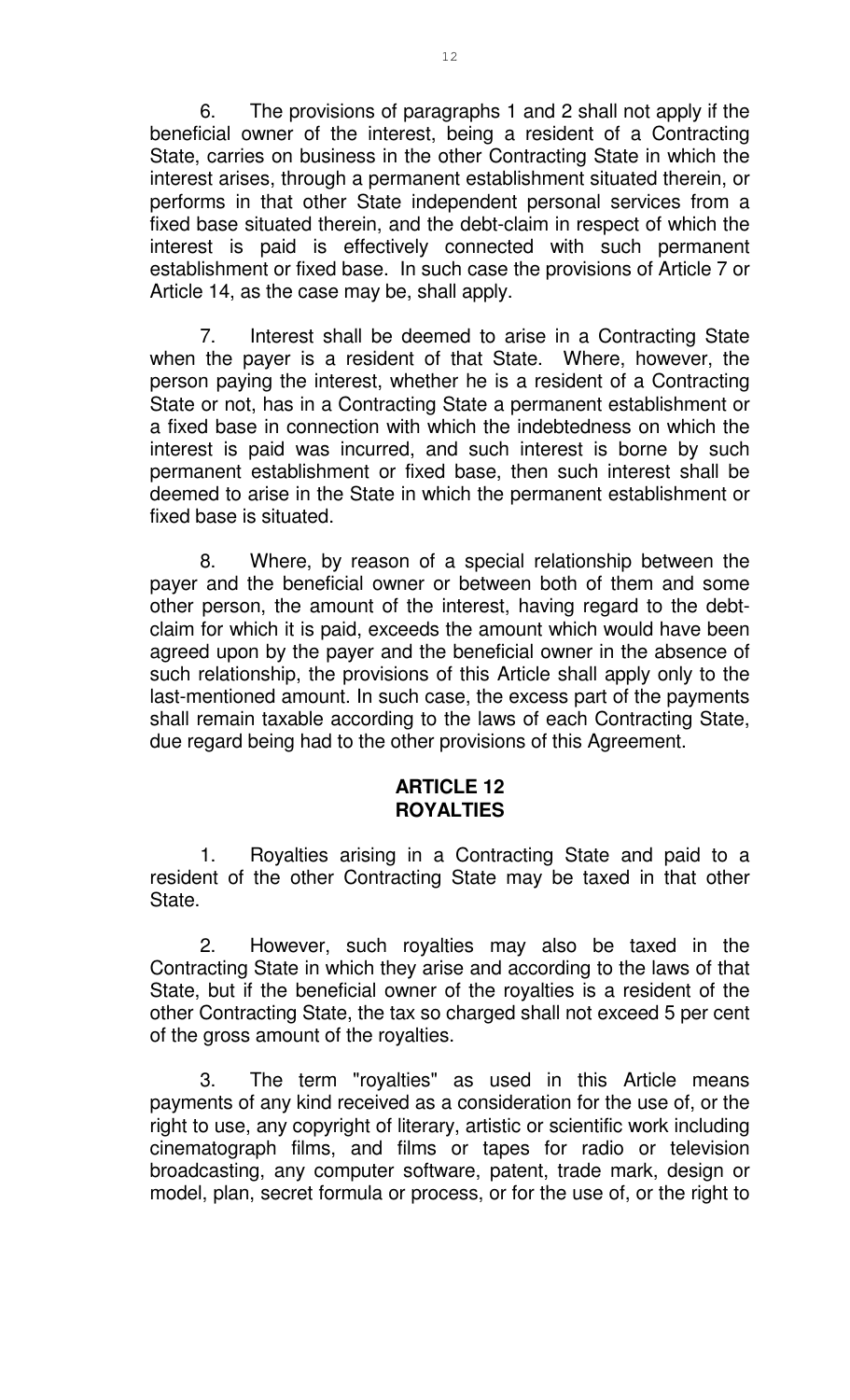use, industrial, commercial, or scientific equipment or for information concerning industrial, commercial or scientific experience.

4. The provisions of paragraphs 1 and 2 shall not apply if the beneficial owner of the royalties, being a resident of a Contracting State, carries on business in the other Contracting State in which the royalties arise, through a permanent establishment situated therein, or performs in that other State independent personal services from a fixed base situated therein, and the right or property in respect of which the royalties are paid is effectively connected with such permanent establishment or fixed base. In such case the provisions of Article 7 or Article 14, as the case may be, shall apply.

5. Royalties shall be deemed to arise in a Contracting State when the payer is a resident of that State. Where, however, the person paying the royalties, whether he is a resident of a Contracting State or not, has in a Contracting State a permanent establishment or a fixed base in connection with which the liability to pay the royalties was incurred, and such royalties are borne by such permanent establishment or fixed base, then such royalties shall be deemed to arise in the State in which the permanent establishment or fixed base is situated.

6. Where, by reason of a special relationship between the payer and the beneficial owner or between both of them and some other person, the amount of the royalties, having regard to the use, right or information for which they are paid, exceeds the amount which would have been agreed upon by the payer and the beneficial owner in the absence of such relationship, the provisions of this Article shall apply only to the last-mentioned amount. In such case, the excess part of the payments shall remain taxable according to the laws of each Contracting State, due regard being had to the other provisions of this Agreement.

## **ARTICLE 13 CAPITAL GAINS**

1. Gains derived by a resident of a Contracting State from the alienation of immovable property referred to in Article 6 and situated in the other Contracting State may be taxed in that other State.

2. Gains from the alienation of movable property forming part of the business property of a permanent establishment which an enterprise of a Contracting State has in the other Contracting State or of movable property pertaining to a fixed base available to a resident of a Contracting State in the other Contracting State for the purpose of performing independent personal services, including such gains from the alienation of such a permanent establishment (alone or with the whole enterprise) or of such fixed base, may be taxed in that other State.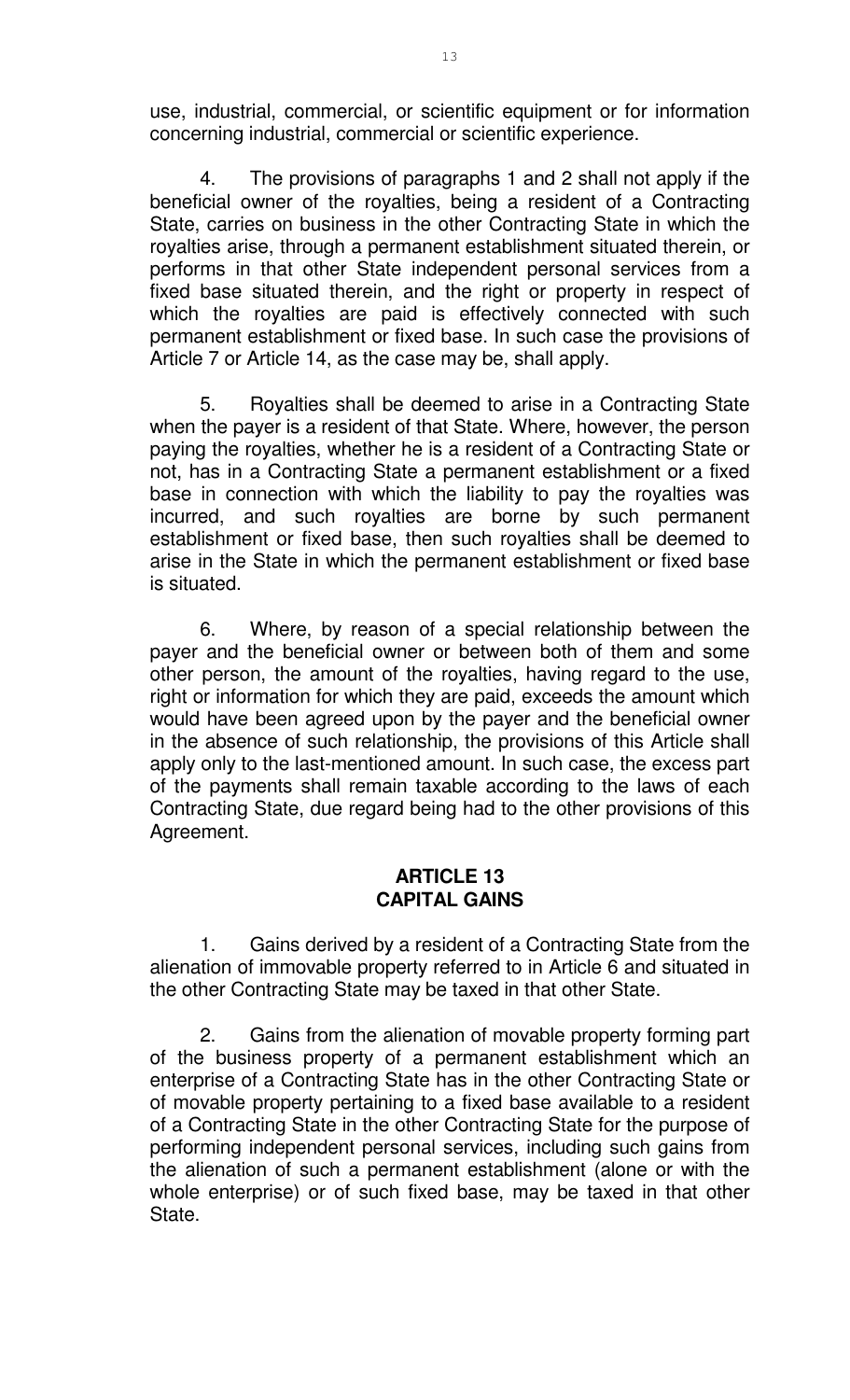3. Gains derived by a resident of a Contracting State from the alienation of ships or aircraft operated in international traffic, or movable property pertaining to the operation of such ships or aircraft, shall be taxable only in that State.

4. Gains derived by a resident of a Contracting State from the alienation of shares or comparable interests, other than shares traded on a recognized Stock Exchange, deriving more than 75 per cent of their value directly or indirectly from immovable property situated in the other Contracting State may be taxed in that other State.

5. Gains other than those referred to in paragraph 4 derived by a resident of a Contracting State from the alienation of shares, participation, or other rights representing more than 50 percent of the vote, value or capital stock in a company which is a resident of the other Contracting State may be taxed in that other Contracting State if the alienator had held directly or indirectly such shares for a period of less than 12 months preceding such alienation.

6. Gains from the alienation of any property other than that referred to in the preceding paragraphs of this Article shall be taxable only in the Contracting State of which the alienator is a resident.

## **ARTICLE 14 INDEPENDENT PERSONAL SERVICES**

1. Income derived by an individual who is a resident of a Contracting State in respect of professional services or other activities of an independent character shall be taxable only in that State except in the following circumstances when such income may also be taxed in the other Contracting State:

(a) if he has a fixed base regularly available to him in the other State for the purpose of performing his activities; in that case, only so much of the income as is attributable to that fixed base may be taxed in that other State; or

(b) if his stay in the other State is for a period or periods exceeding in the aggregate 270 days in any 12-month period; in that case, only so much of the income as is derived from his activities performed in that other State may be taxed in that other State.

2. The term "professional services" includes especially independent scientific, literary, artistic, educational or teaching activities as well as the independent activities of physicians, lawyers, engineers, architects, dentists and accountants.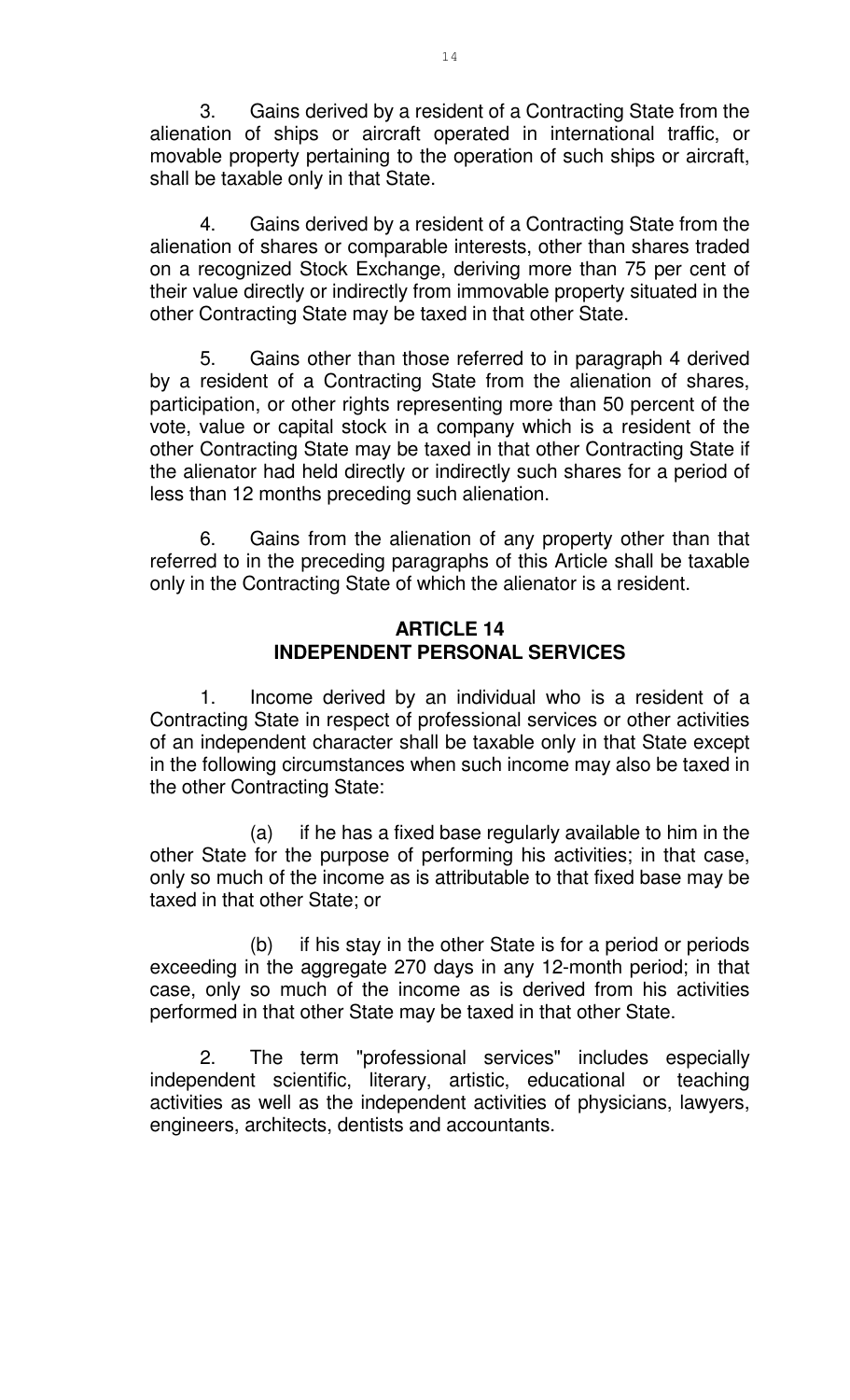#### **ARTICLE 15 DEPENDENT PERSONAL SERVICES**

1. Subject to the provisions of Articles 16, 18 and 19, salaries, wages and other similar remuneration derived by a resident of a Contracting State in respect of an employment shall be taxable only in that State unless the employment is exercised in the other Contracting State. If the employment is so exercised, such remuneration as is derived therefrom may be taxed in that other State.

2. Notwithstanding the provisions of paragraph 1, remuneration derived by a resident of a Contracting State in respect of an employment exercised in the other Contracting State shall be taxable only in the first-mentioned State if:

(a) the recipient is present in the other State for a period or periods not exceeding in the aggregate 183 days in any 12-month period commencing or ending in the fiscal year concerned; and

(b) the remuneration is paid by, or on behalf of, an employer who is not a resident of the other State; and

(c) the remuneration is not borne by a permanent establishment or a fixed base which the employer has in the other State.

3. Notwithstanding the preceding provisions of this Article, remuneration derived in respect of an employment exercised aboard a ship or aircraft operated in international traffic by an enterprise of a Contracting State shall be taxable only in that State. However, if the remuneration is derived by a resident of the other Contracting State, it may also be taxed in that other State.

## **ARTICLE 16 DIRECTORS' FEES**

 Directors' fees and other similar payments derived by a resident of a Contracting State in his capacity as a member of the board of directors of a company which is a resident of the other Contracting State may be taxed in that other State.

## **ARTICLE 17 ARTISTES AND SPORTSPERSONS**

1. Notwithstanding the provisions of Articles 14 and 15, income derived by a resident of a Contracting State as an entertainer, such as a theatre, motion picture, radio or television artiste, or a musician, or as a sportsperson, from his personal activities as such exercised in the other Contracting State, may be taxed in that other State.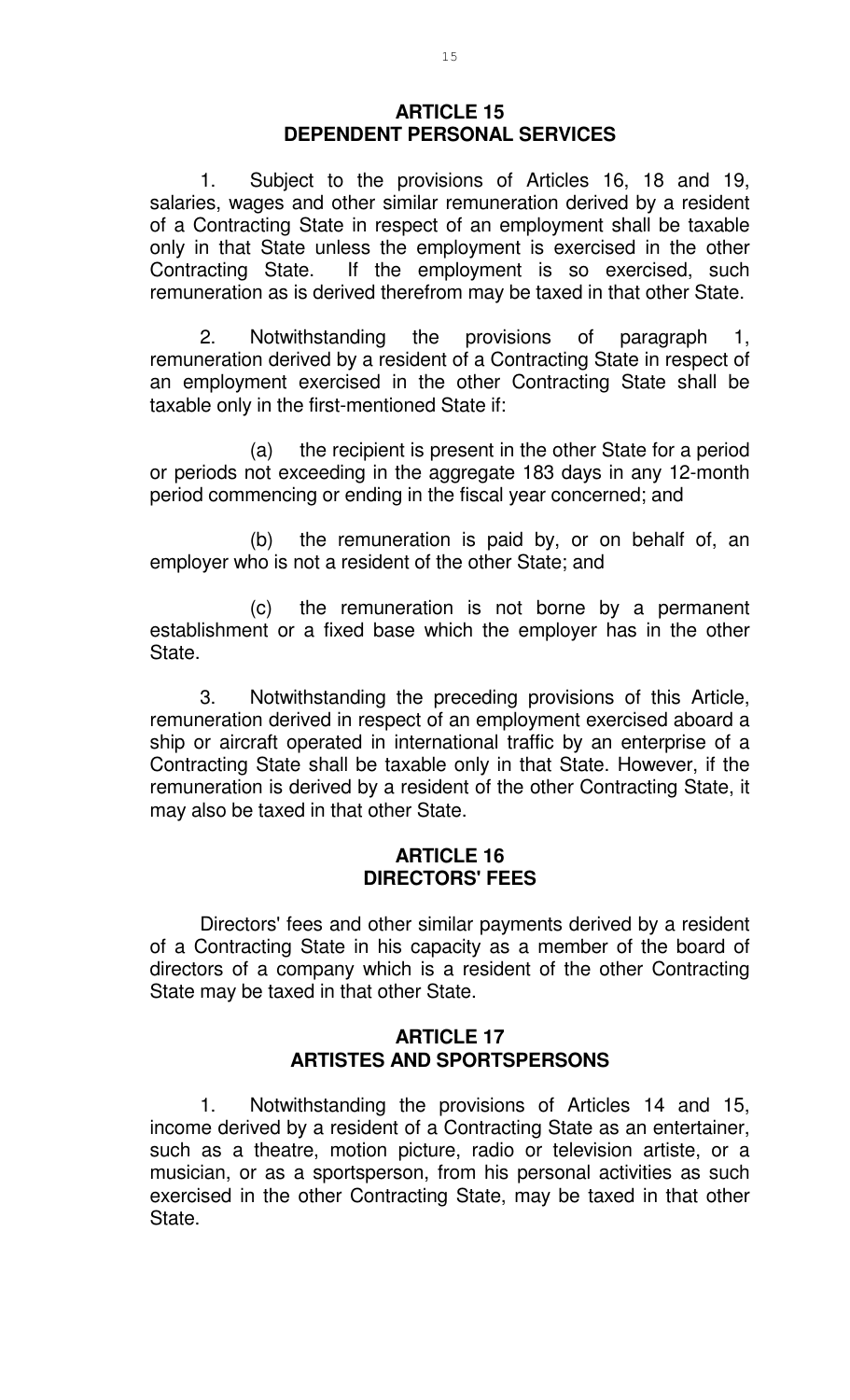2. Where income in respect of or in connection with personal activities exercised by an entertainer or a sportsperson accrues not to the entertainer or sportsperson himself but to another person, that income may, notwithstanding the provisions of Articles 7, 14 and 15, be taxed in the Contracting State in which the activities of the entertainer or sportsperson are exercised.

3. The provisions of paragraphs 1 and 2 shall not apply to income derived from activities exercised in a Contracting State by an artiste or a sportsperson if the visit to that State is at least 50 per cent supported by public funds of one or both of the Contracting States or political subdivisions or local authorities or statutory bodies thereof. In such case, the income shall be taxable only in the Contracting State in which the artiste or the sportsperson is a resident.

### **ARTICLE 18 PENSIONS**

Subject to the provisions of paragraph 2 of Article 19, pensions and other similar remuneration paid to a resident of a Contracting State in consideration of past employment shall be taxable only in that State.

## **ARTICLE 19 GOVERNMENT SERVICE**

1. (a) Salaries, wages and other similar remuneration, other than a pension, paid by a Contracting State or a political subdivision, a local authority or a statutory body thereof to an individual in respect of services rendered to that State or subdivision, authority or body shall be taxable only in that State.

 (b) However, such salaries, wages and other similar remuneration shall be taxable only in the other Contracting State if the services are rendered in that State and the individual is a resident of that State who:

(i) is a national of that State; or

(ii) did not become a resident of that State solely for the purpose of rendering the services.

2. (a) Any pension paid by, or out of funds created by, a Contracting State or a political subdivision, a local authority or a statutory body thereof to an individual in respect of services rendered to that State or subdivision, authority or body shall be taxable only in that State.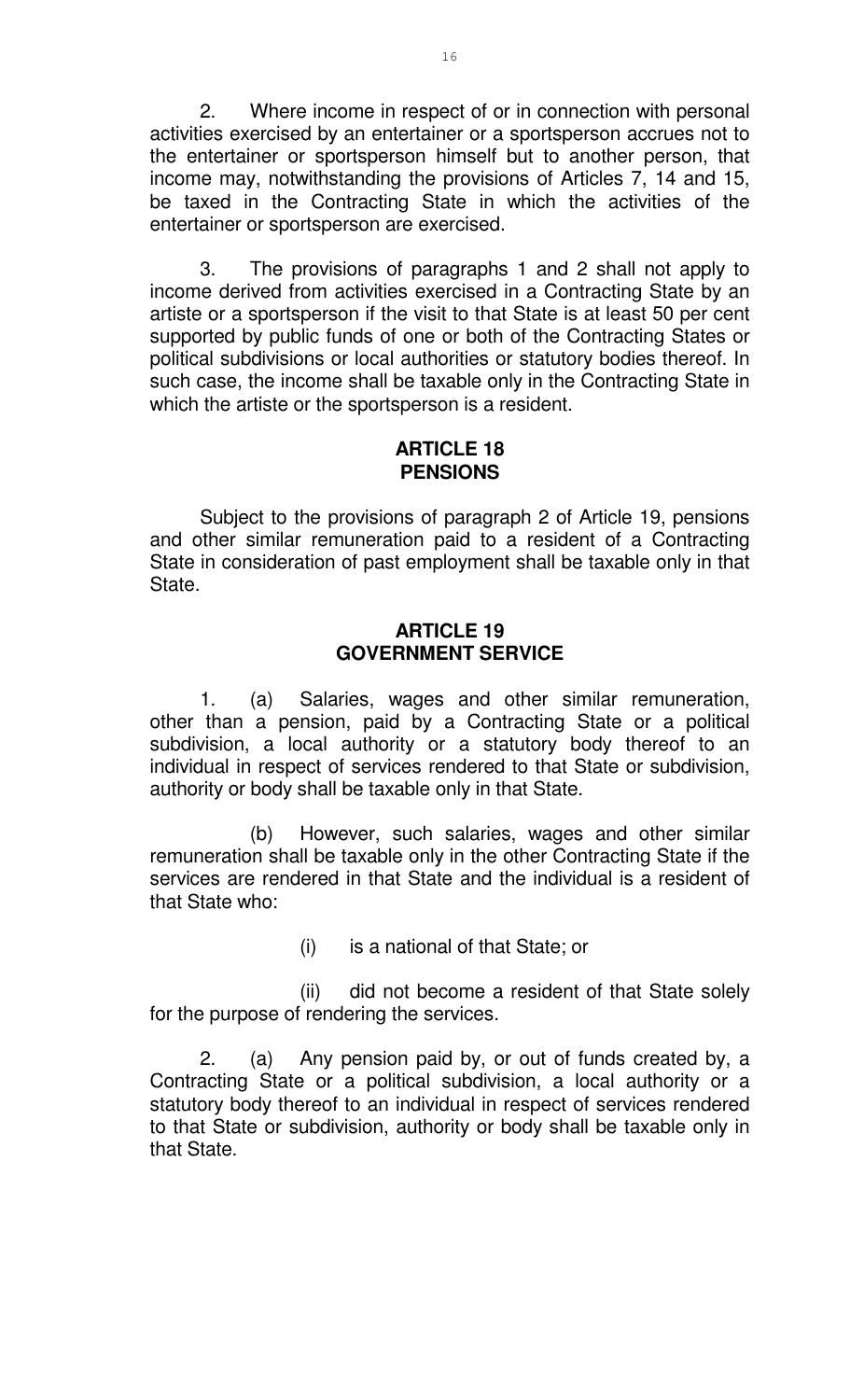(b) However, such pension shall be taxable only in the other Contracting State if the individual is a resident of, and a national of, that State.

3. The provisions of Articles 15, 16, 17 and 18 shall apply to salaries, wages and other similar remuneration, and to pensions, in respect of services rendered in connection with a business carried on by a Contracting State or a political subdivision, a local authority or a statutory body thereof.

#### **ARTICLE 20 STUDENTS**

Payments which a student or business apprentice who is or was immediately before visiting a Contracting State a resident of the other Contracting State and who is present in the first-mentioned State solely for the purpose of his education or training receives for the purpose of his maintenance, education or training shall not be taxed in that State, provided that such payments arise from sources outside that State.

## **ARTICLE 21 OTHER INCOME**

Items of income not dealt with in the foregoing Articles of this Agreement and arising in a Contracting State may be taxed in that State.

# **CHAPTER IV METHODS FOR ELIMINATION OF DOUBLE TAXATION**

## **ARTICLE 22 ELIMINATION OF DOUBLE TAXATION**

1. In Singapore, double taxation shall be avoided as follows:

 Where a resident of Singapore derives income from Panama which, in accordance with the provisions of this Agreement, may be taxed in Panama, Singapore shall, subject to its laws regarding the allowance as a credit against Singapore tax of tax payable in any country other than Singapore, allow the Panama tax paid, whether directly or by deduction, as a credit against the Singapore tax payable on the income of that resident. Where such income is a dividend paid by a company which is a resident of Panama to a resident of Singapore which is a company owning directly or indirectly not less than 10 per cent of the share capital of the first-mentioned company, the credit shall take into account the Panama tax paid by that company on the portion of its profits out of which the dividend is paid.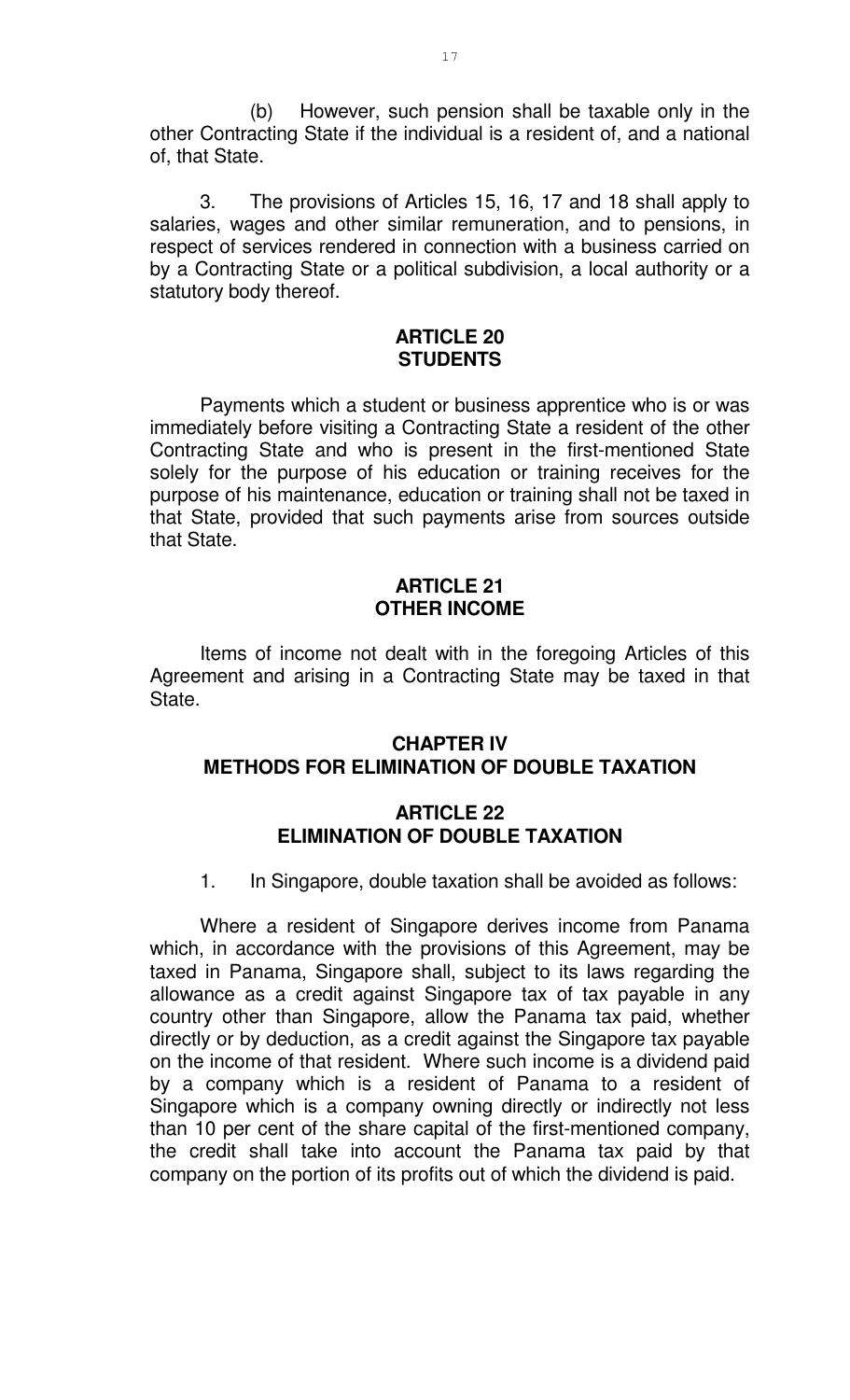2. In Panama, double taxation shall be avoided as follows:

(a) Where a resident of Panama derives income which, in accordance with the provisions of this Agreement, may be taxed in Singapore, Panama will exempt such income from taxes.

(b) Where in accordance with any provision of the Agreement income derived by a resident of Panama is exempt from tax in Panama, Panama may nevertheless, in calculating the amount of tax on the remaining income or capital of such resident, take into account the exempted income.

## **CHAPTER V SPECIAL PROVISIONS**

## **ARTICLE 23 NON-DISCRIMINATION**

1. Nationals of a Contracting State shall not be subjected in the other Contracting State to any taxation or any requirement connected therewith, which is other or more burdensome than the taxation and connected requirements to which nationals of that other State in the same circumstances, in particular with respect to residence, are or may be subjected.

2. The taxation on a permanent establishment which an enterprise of a Contracting State has in the other Contracting State shall not be less favourably levied in that other State than the taxation levied on enterprises of that other State carrying on the same activities.

3. Nothing in this Article shall be construed as obliging a Contracting State to grant to:

(a) residents of the other Contracting State any personal allowances, reliefs and reductions for tax purposes which it grants to its own residents; or

(b) nationals of the other Contracting State those personal allowances, reliefs and reductions for tax purposes which it grants to its own nationals who are not residents of that State or to such other persons as may be specified in the taxation laws of that State.

4. Enterprises of a Contracting State, the capital of which is wholly or partly owned or controlled, directly or indirectly, by one or more residents of the other Contracting State, shall not be subjected in the first-mentioned State to any taxation or any requirement connected therewith which is other or more burdensome than the taxation and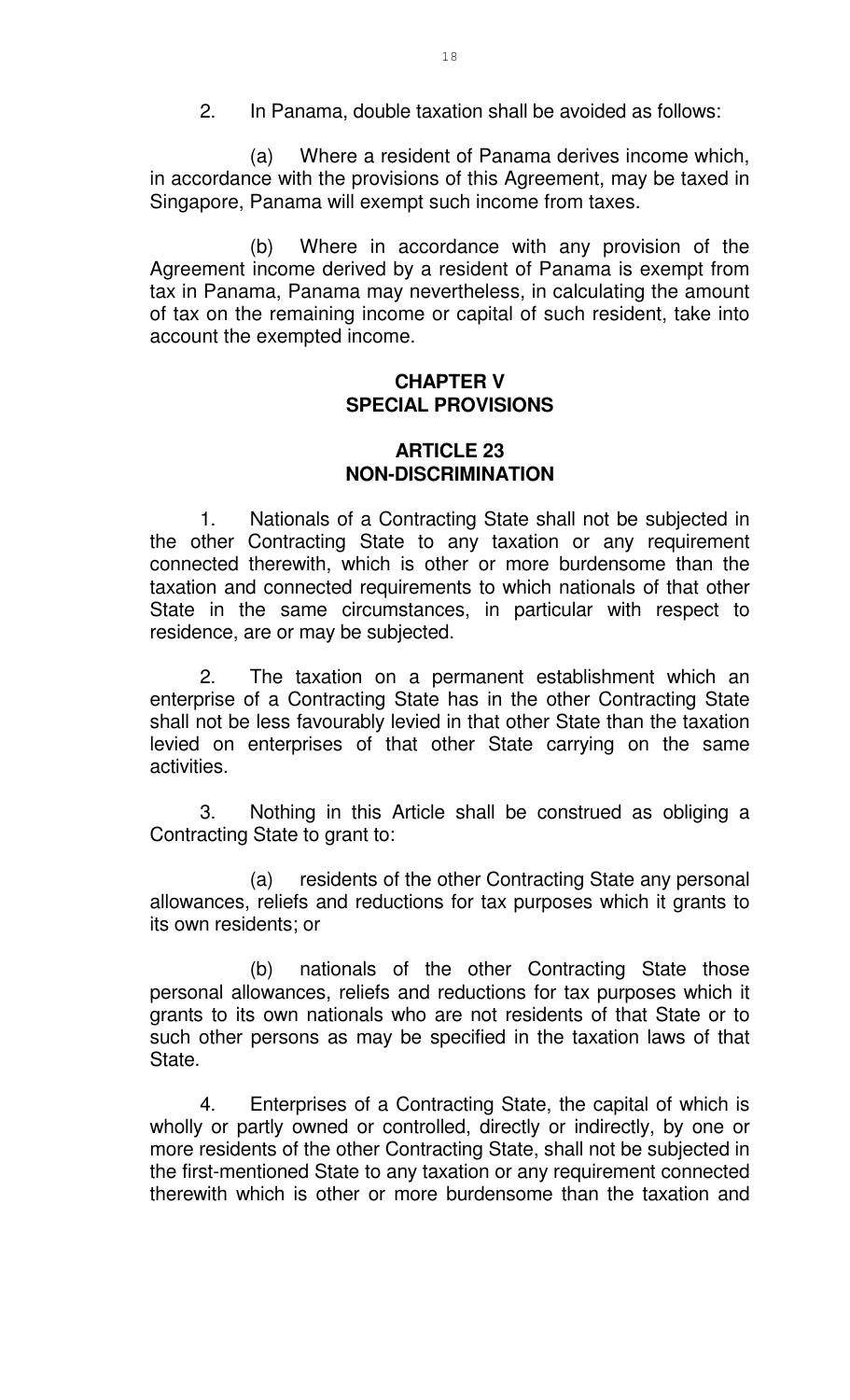connected requirements to which other similar enterprises of the firstmentioned State are or may be subjected.

5. Where a Contracting State grants tax incentives to its nationals designed to promote economic or social development in accordance with its national policy and criteria, it shall not be construed as discrimination under this Article.

6. The provisions of this Article shall apply to the taxes which are the subject of this Agreement.

## **ARTICLE 24 MUTUAL AGREEMENT PROCEDURE**

1. Where a person considers that the actions of one or both of the Contracting States result or will result for him in taxation not in accordance with the provisions of this Agreement, he may, irrespective of the remedies provided by the domestic law of those States, present his case to the competent authority of the Contracting State of which he is a resident or, if his case comes under paragraph 1 of Article 23, to that of the Contracting State of which he is a national. The case must be presented within 3 years from the first notification of the action resulting in taxation not in accordance with the provisions of the Agreement.

2. The competent authority shall endeavour, if the objection appears to it to be justified and if it is not itself able to arrive at a satisfactory solution, to resolve the case by mutual agreement with the competent authority of the other Contracting State, with a view to the avoidance of taxation which is not in accordance with the Agreement. Any agreement reached shall be implemented notwithstanding any time limits in the domestic law of the Contracting States.

3. The competent authorities of the Contracting States shall endeavour to resolve by mutual agreement any difficulties or doubts arising as to the interpretation or application of the Agreement. They may also consult together for the elimination of double taxation in cases not provided for in the Agreement.

4. The competent authorities of the Contracting States may communicate with each other directly for the purpose of reaching an agreement in the sense of the preceding paragraphs.

## **ARTICLE 25 EXCHANGE OF INFORMATION**

1. The competent authorities of the Contracting States shall exchange such information as is foreseeably relevant for carrying out the provisions of this Agreement or to the administration or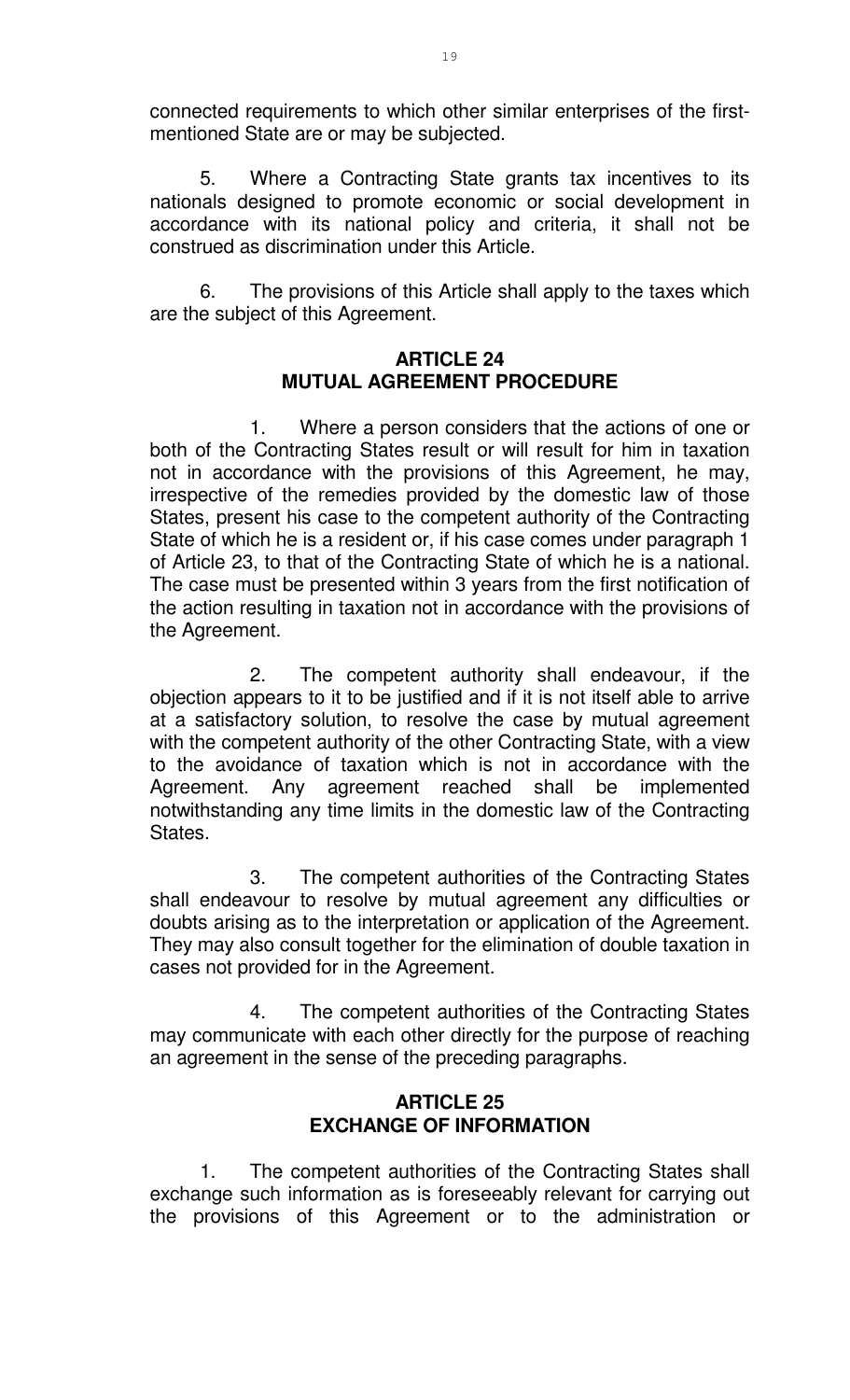enforcement of the domestic laws concerning taxes of every kind and description imposed on behalf of the Contracting States, or of their political subdivisions or local authorities, insofar as the taxation thereunder is not contrary to the Agreement. The exchange of information is not restricted by Articles 1 and 2.

2. Any information received under paragraph 1 by a Contracting State shall be treated as secret in the same manner as information obtained under the domestic laws of that State and shall be disclosed only to persons or authorities (including courts and administrative bodies) concerned with the assessment or collection of, the enforcement or prosecution in respect of, the determination of appeals in relation to the taxes referred to in paragraph 1, or the oversight of the above. Such persons or authorities shall use the information only for such purposes. They may disclose the information in public court proceedings or in judicial decisions.

3. In no case shall the provisions of paragraphs 1 and 2 be construed so as to impose on a Contracting State the obligation:

(a) to carry out administrative measures at variance with the laws and administrative practice of that or of the other Contracting State:

(b) to supply information which is not obtainable under the laws or in the normal course of the administration of that or of the other Contracting State;

(c) to supply information which would disclose any trade, business, industrial, commercial or professional secret or trade process, or information, the disclosure of which would be contrary to public policy (ordre public).

4. If information is requested by a Contracting State in accordance with this Article, the other Contracting State shall use its information gathering measures to obtain the requested information, even though that other State may not need such information for its own tax purposes. The obligation contained in the preceding sentence is subject to the limitations of paragraph 3 but in no case shall such limitations be construed to permit a Contracting State to decline to supply information solely because it has no domestic interest in such information.

5. In no case shall the provisions of paragraph 3 be construed to permit a Contracting State to decline to supply information solely because the information is held by a bank, other financial institution, nominee or person acting in an agency or a fiduciary capacity or because it relates to ownership interests in a person.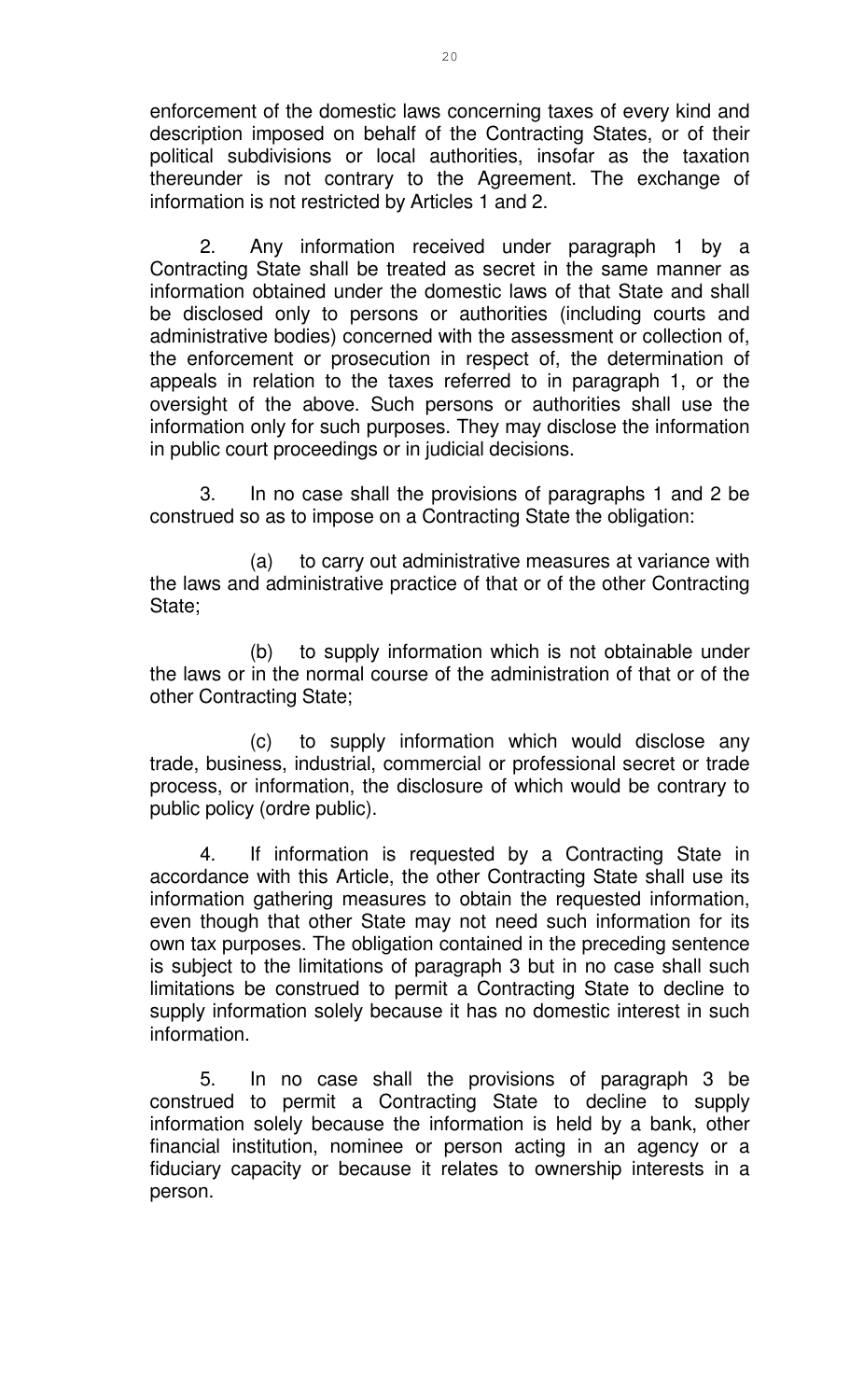### **ARTICLE 26 MEMBERS OF DIPLOMATIC MISSIONS AND CONSULAR POSTS**

 Nothing in this Agreement shall affect the fiscal privileges of members of diplomatic missions or consular posts under the general rules of international law or under the provisions of special agreements.

# **CHAPTER VI FINAL PROVISIONS**

# **ARTICLE 27 ENTRY INTO FORCE**

1. Each of the Contracting States shall notify to the other the completion of the procedures required by its law for the bringing into force of this Agreement.

2. The Agreement shall enter into force on the date of the later of these notifications and its provisions shall have effect:

 (a) in respect of taxes levied on any basis period beginning on or after the first day of the calendar year next following the year of the entry into force of this Agreement;

(b) with respect to taxes withheld at source, in respect of amounts paid on or after the first day of the calendar year next following the year of the entry into force of this Agreement;

(c) with respect to the exchange of information, in respect of taxes relating to taxable periods beginning on or after the first day of the calendar year next following the year of the entry into force of this Agreement.

### **ARTICLE 28 TERMINATION**

 This Agreement shall remain in force until terminated by a Contracting State. Either Contracting State may terminate the Agreement, through diplomatic channels, by giving written notice of termination at least six months before the end of any calendar year after the expiration of a period of five years from the date of its entry into force. In such event, the Agreement shall cease to have effect:

 (a) in respect of taxes levied on any basis period beginning on or after the first day of the calendar year next following the year in which the notice is given;

(b) with respect to taxes withheld at source, in respect of amounts paid on or after the first day of the calendar year next following the year in which the notice is given.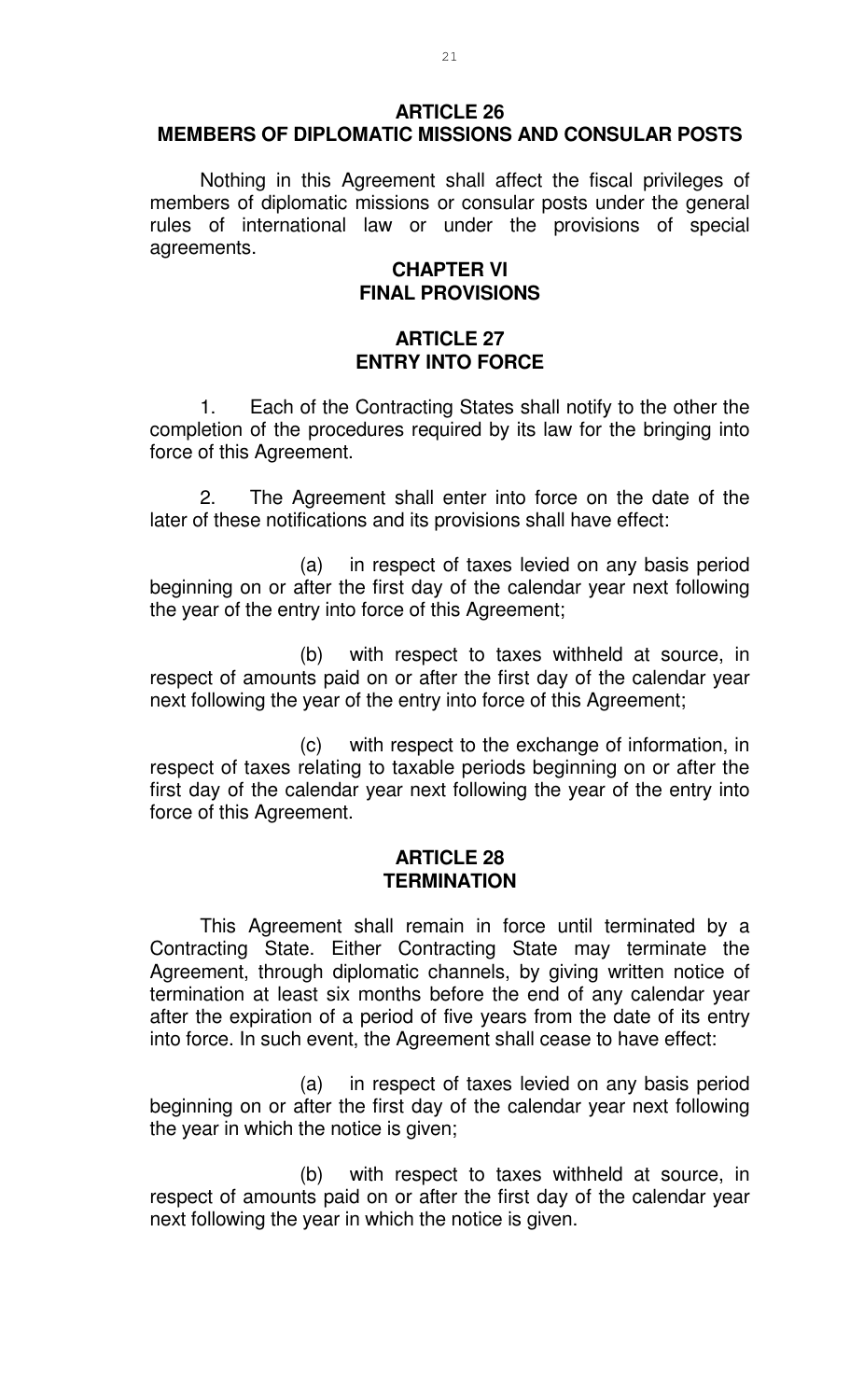**IN WITNESS WHEREOF** the undersigned, duly authorised thereto, have signed this Agreement.

**DONE** in duplicate at Singapore on this 18th day of October 2010, in the Spanish and English languages, all texts being equally authentic. In case of divergence between any of the texts, it shall be resolved in accordance with the English text.

#### **FOR THE GOVERNMENT OF THE REPUBLIC OF PANAMA**

**(SIGNED) JUAN CARLOS VARELA R. Vice President of the Republic and Minister of Foreign Affairs** 

## **FOR THE GOVERNMENT OF THE REPUBLIC OF SINGAPORE (SIGNED) GEORGE YEO Minister of Foreign Affairs**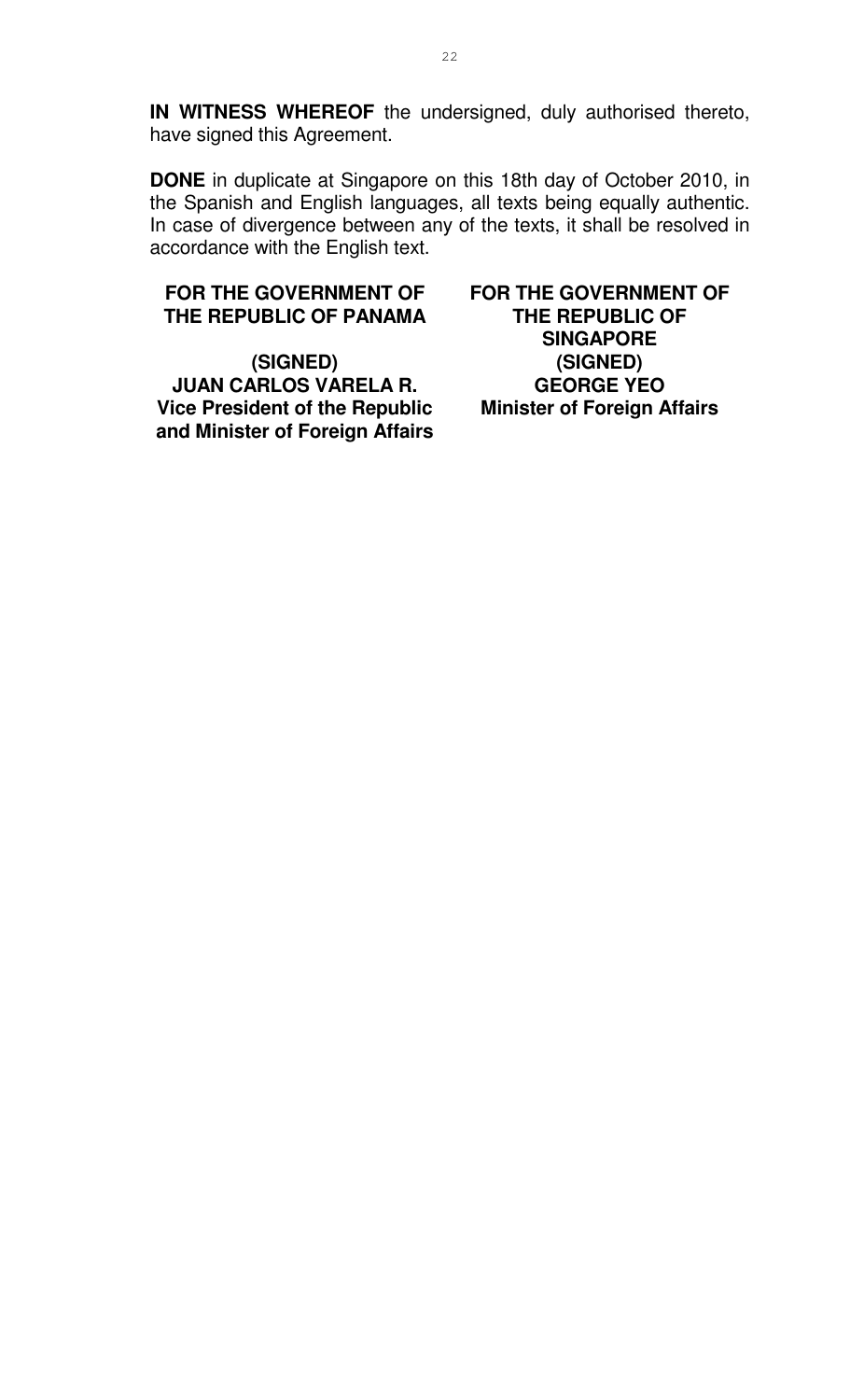# **PROTOCOL**

At the moment of signing the Agreement between the Government of the Republic of Panama and the Government of the Republic of Singapore for the Avoidance of Double Taxation and the Prevention of Fiscal Evasion with Respect to Taxes on Income, the undersigned have agreed that the following provisions shall form an integral part of the Agreement.

1. With reference to this Agreement:

The term "statutory body" means a body constituted by any statute and performing functions which would otherwise be performed by the Government of a Contracting State.

2. With reference to Article 8:

 It is understood that the provisions of this Agreement shall not apply with regards to the tolls, duties or similar payments that might be applicable upon crossing the Panama Canal.

- 3. With reference to Article 25:
	- (a) The competent authority of the applicant State shall provide the following information to the competent authority of the requested State when making a request for information under the Agreement to demonstrate the foreseeable relevance of the information to the request:
		- (i) the identity of the person under examination or investigation (including, if applicable, particulars facilitating that person's identification);
		- (ii) a statement of the information sought including its nature, the relevance of the information to the request, and the form in which the applicant State wishes to receive the information from the requested State;
		- (iii) the tax purpose for which the information is sought;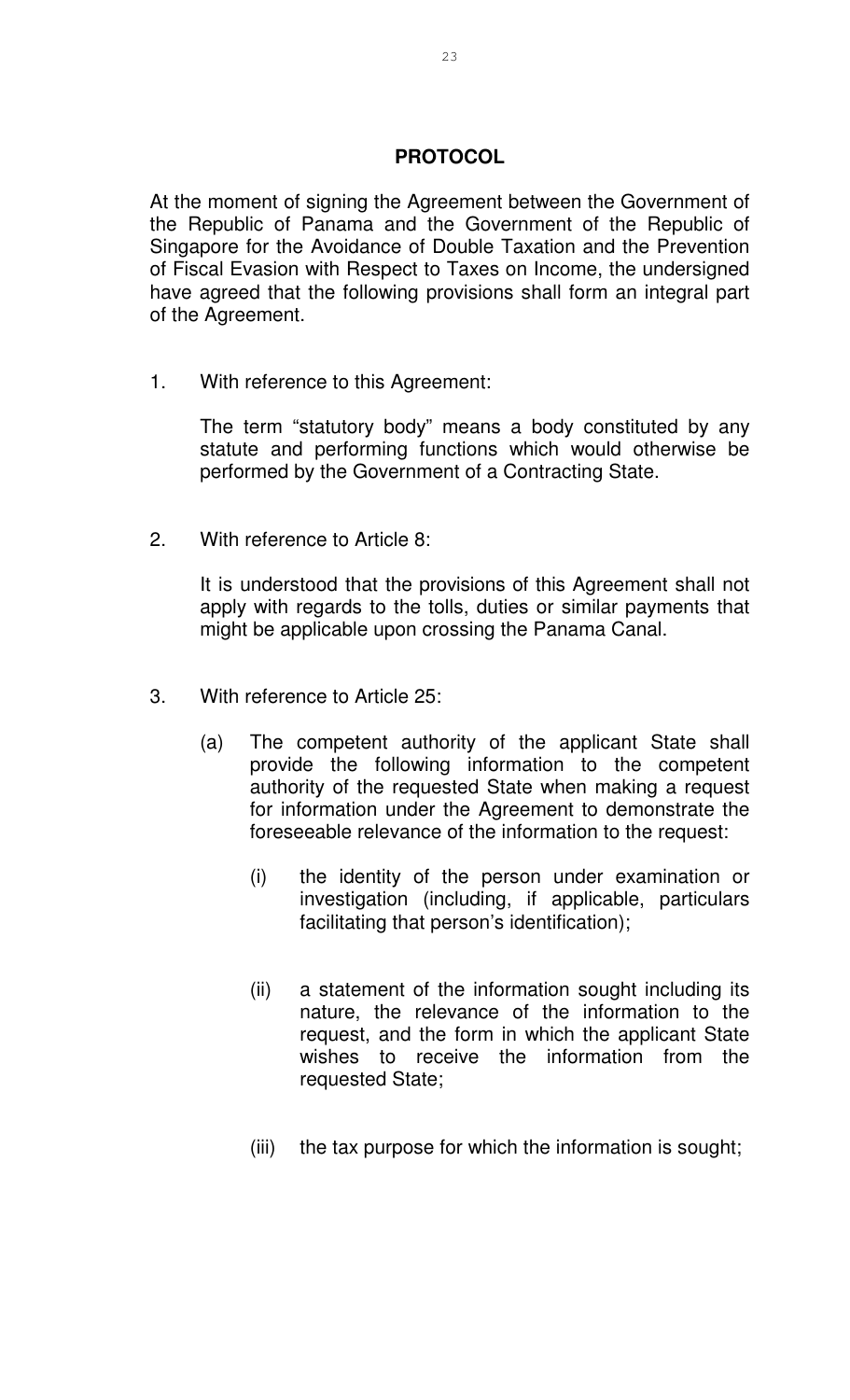- (iv) grounds for believing that the information requested is held in the requested State or is in the possession or control of a person within the jurisdiction of the requested State;
- (v) the name and address of any person believed to be in possession of the requested information;
- (vi) a statement that the applicant State has pursued all means available in its own territory to obtain the information;
- (vii) a statement that the request is in conformity with the law and administrative practices of the State of the competent authority, and that the competent authority is authorised to obtain the information under the laws of that State or in the normal course of administrative practice;
- (viii) the details of the period within which the applicant State wishes the request to be met; and
- (ix) any other information that may assist in giving effect to the request.
- (b) It is understood that the exchange of information provided in Article 25 does not include measures which constitute "fishing expeditions".
- (c) It is understood that Article 25 does not require the Contracting States to exchange information on a spontaneous or automatic basis.
- (d) It is understood that in the case of exchange of information, the procedural rules regarding taxpayers' rights provided for in the requested Contracting State remain applicable before the information is transmitted to the requesting Contracting State. It is further understood that these rules are meant to assure the taxpayers a fair procedure and should not prevent or unduly delay the exchange of information process.